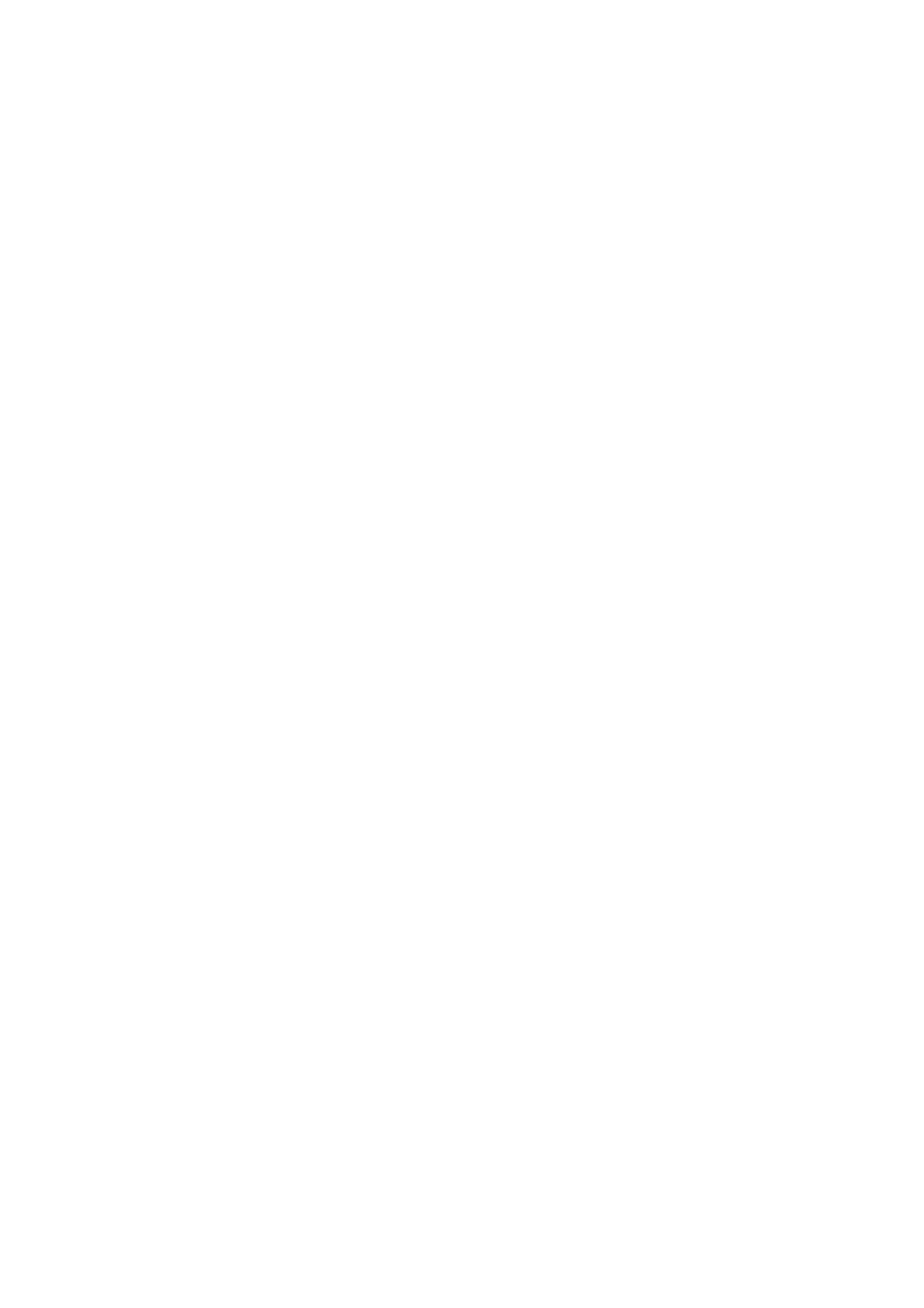## TABLE OF CONTENTS

## Page

Reports of the Working Session Rapporteurs:

| <b>WORKING GROUP I</b>    | COVERAGE AND IMPLEMENTATION OF ECONOMIC<br><b>LEGISLATION</b>                                                       |
|---------------------------|---------------------------------------------------------------------------------------------------------------------|
| <b>Working Session 1:</b> | Creating the legal basis to facilitate economic transactions<br>and enhance economic growth in a market economy  13 |
| <b>Working Session 2:</b> | Implementation of economic legislation in a correct and                                                             |
| <b>Working Session 3:</b> | The importance of the rule of law in economic matters 17                                                            |
| <b>WORKING GROUP II</b>   | ACCESSIBILITY, TRANSPARENCY AND STABILITY OF<br><b>ECONOMIC LEGISLATION</b>                                         |
| <b>Working Session 1:</b> | Predictability in legal matters as a key factor in private                                                          |
| <b>Working Session 2:</b> |                                                                                                                     |
| <b>Working Session 3:</b> | Creating a stable framework for economic activity  25                                                               |
|                           |                                                                                                                     |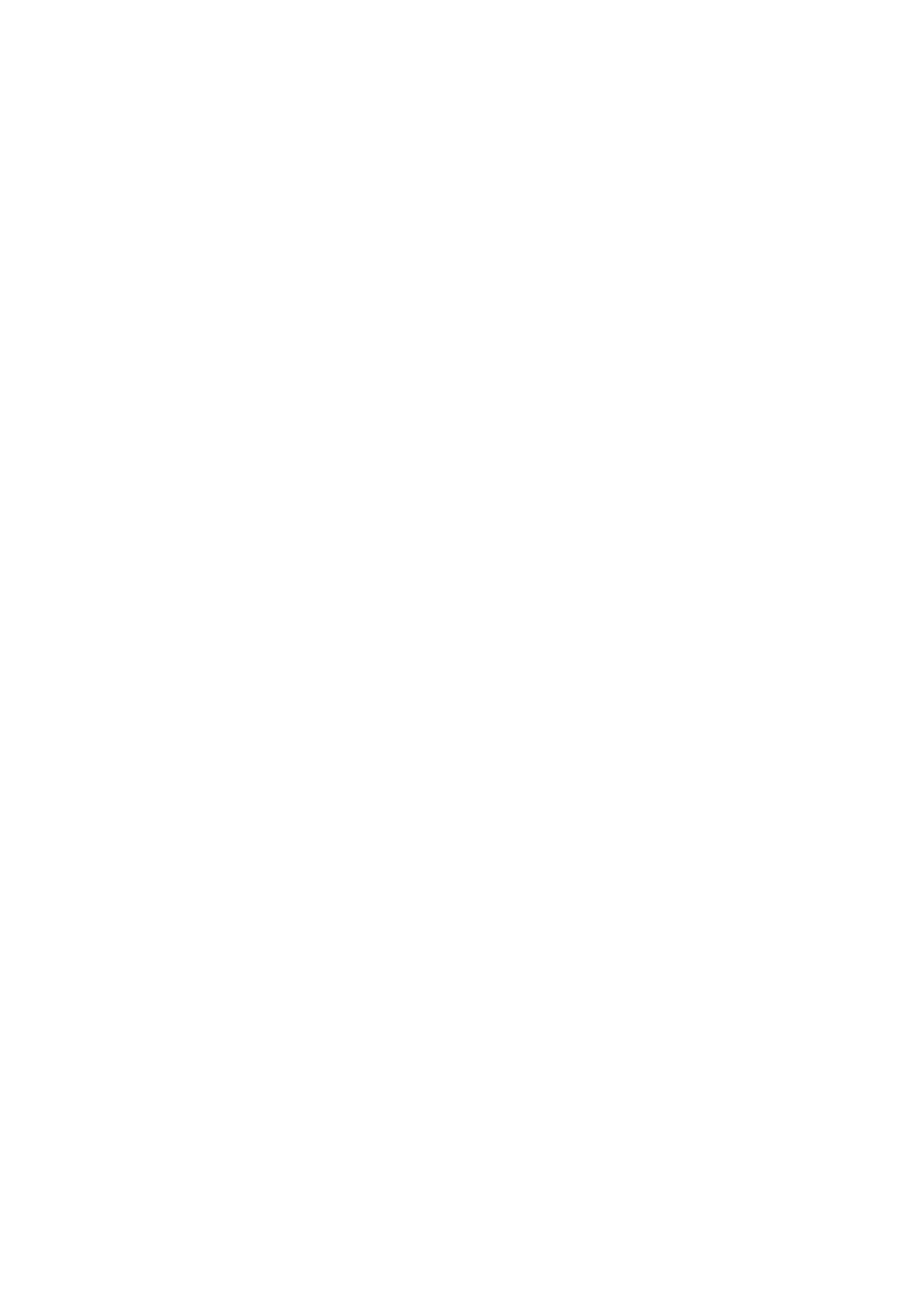

**Organization for Security and Co-operation in Europe** 21 November 1996 **Permanent Council**

PC.DEC/143

Original: ENGLISH

**93rd Plenary Meeting**  PC Journal No. 93, Agenda item 1

## **DECISION No. 143**

The Permanent Council decides that:

1. The 1997 Economic Forum (Fifth Meeting) will take place at the Czernin Palace, Prague, 11-13 June 1997.

2. The participants shall mainly be high-level representatives from participating States responsible for shaping international economic policy and legislation (trade, investment, services, economic co-operation) in the OSCE area. Participating States are encouraged to include representatives from the private sector in their delegations.

3. The overall theme shall be "Market Economy and the Rule of Law". Particular emphasis should be given to security-related aspects of economic legislation. In order to thus focus the discussion, the Economic Forum will concentrate on the following two main subjects:

- (a) Coverage and Implementation of Economic Legislation
- (b) Accessibility, Transparency and Stability of Economic Legislation
- 4. The Forum will:
	- (a) Contribute to the work in progress on a common and comprehensive security model for Europe for the twenty-first century - elements bearing on economic issues;
	- (b) Review the implementation of commitments in the economic dimension;
	- (c) Review the seminars held under the economic dimension in 1996/97;
	- (d) Adopt a programme for seminars under the economic dimension in 1997/1998. Appropriate proposals should be submitted to the Chairman-in-Office well in advance.

5. Like the Fourth Economic Forum, the format should foresee the active involvement of relevant international organizations and encourage open discussions.

6. Regional and more sharply focused topics shall be reserved for follow-up seminars.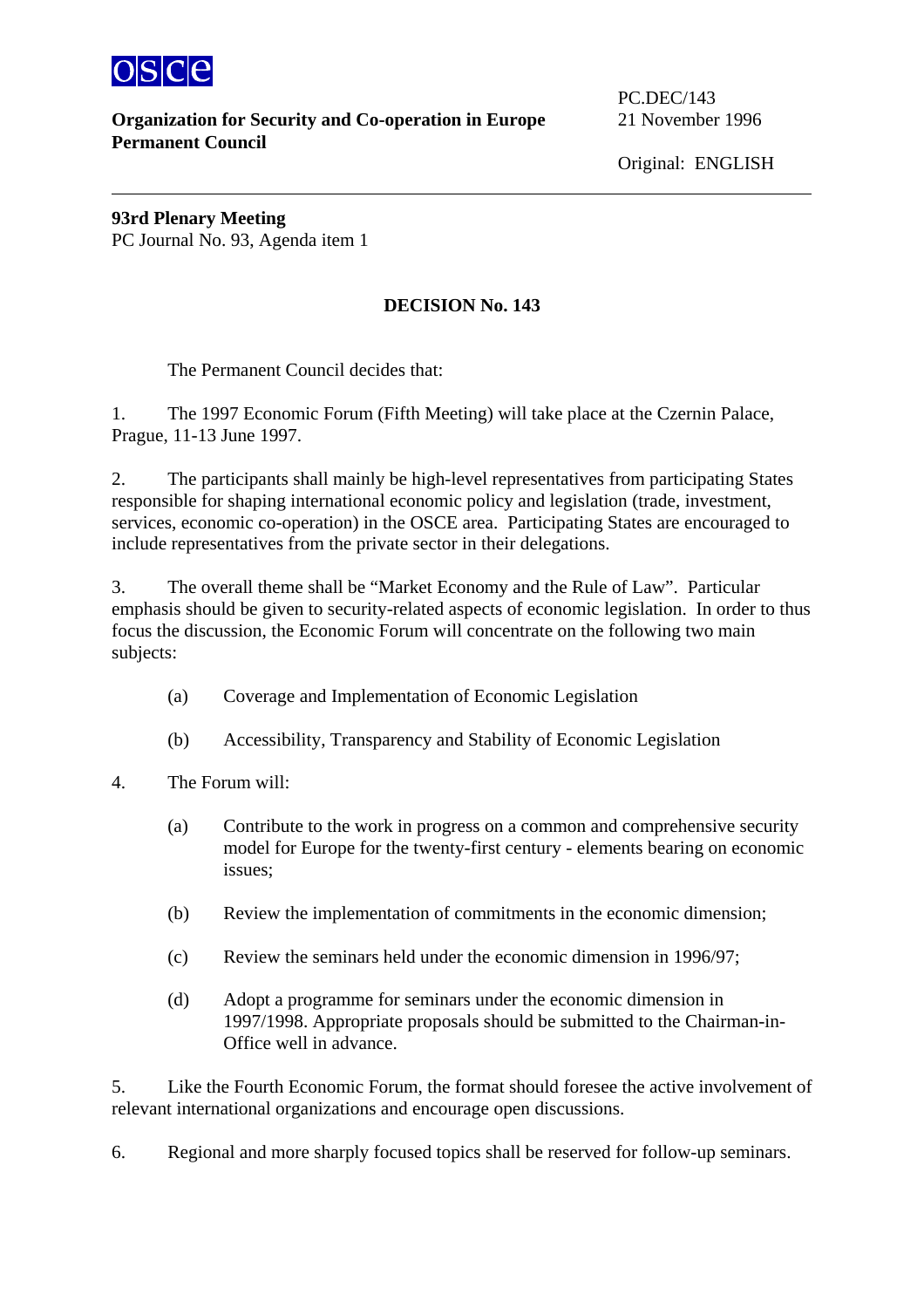7. A contribution illustrating the private sector's perception of possible measures with a view to enhancing the accessibility, transparency and stability of economic legislation would be useful for the discussions.

8. The following international organizations are invited to participate in the 1997 Economic Forum: United Nations Economic Commission for Europe, Organization for Economic Co-operation and Development, World Trade Organization, International Labour Organization, European Bank for Reconstruction and Development, European Investment Bank, International Bank for Reconstruction and Development, International Monetary Fund, Council of Europe.

9. The partners for co-operation (Japan and the Republic of Korea) and the Mediterranean partners for co-operation (Algeria, Egypt, Israel, Morocco, and Tunisia) are invited to attend the meeting.

10. Upon request by a delegation of an OSCE participating State, regional groupings which attended the Fourth Economic Forum may also be invited to attend the Fifth Economic Forum.

11. The Chairman of the Forum will present his summary conclusions from the discussions at the end of the meeting.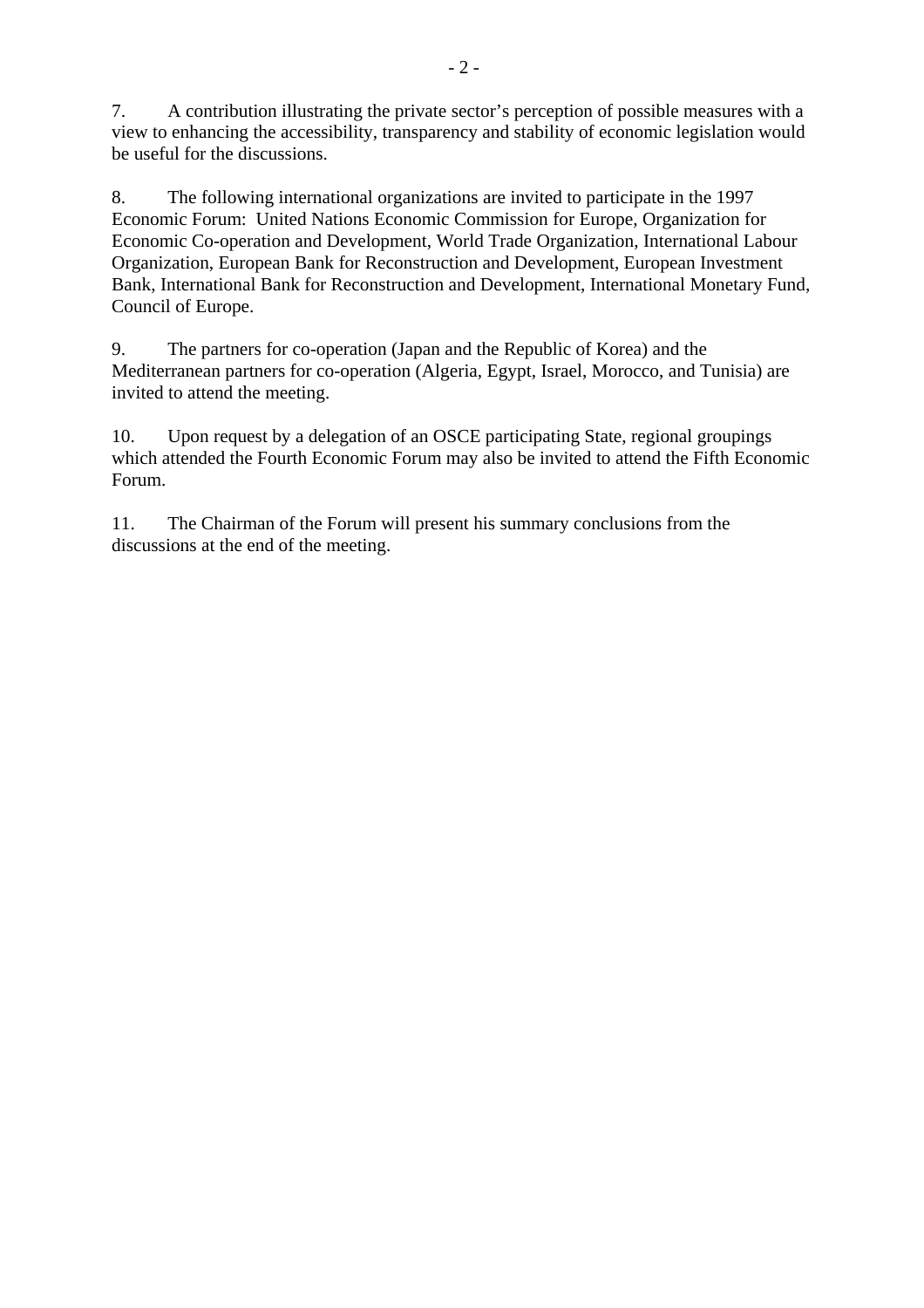## AGENDA AND WORK PROGRAMME FOR THE FIFTH MEETING OF THE ECONOMIC FORUM

## PRAGUE, 11-13 JUNE 1997

## Theme: Market Economy and the Rule of Law

- 1. Opening:
	- Speech by a representative of the host country
- 2. Review of the implementation of commitments in the economic dimension
- 3. Introductory keynote speeches
- 4. Discussion by the Working Groups:
	- (a) Coverage and Implementation of Economic Legislation
		- (i) Creating the legal basis to facilitate economic transactions and enhance economic growth in a market economy
		- (ii) Implementation of economic legislation in a correct and predictable manner
		- (iii) The importance of the rule of law in economic matters
	- (b) Accessibility, Transparency and Stability of Economic Legislation
		- (i) Predictability in legal matters as a key factor in private sector economic planning
		- (ii) Ways of improving transparency in legal matters
		- (iii) Creating a stable framework for economic activity
- 5. Reports of the Working Groups

6. Programme of seminars to be held in 1997/1998 in the framework of the economic dimension of the OSCE

- 7. Dates of the Sixth Economic Forum
- 8. Chairman's Summary
- 9. Closure

#### WORK PROGRAMME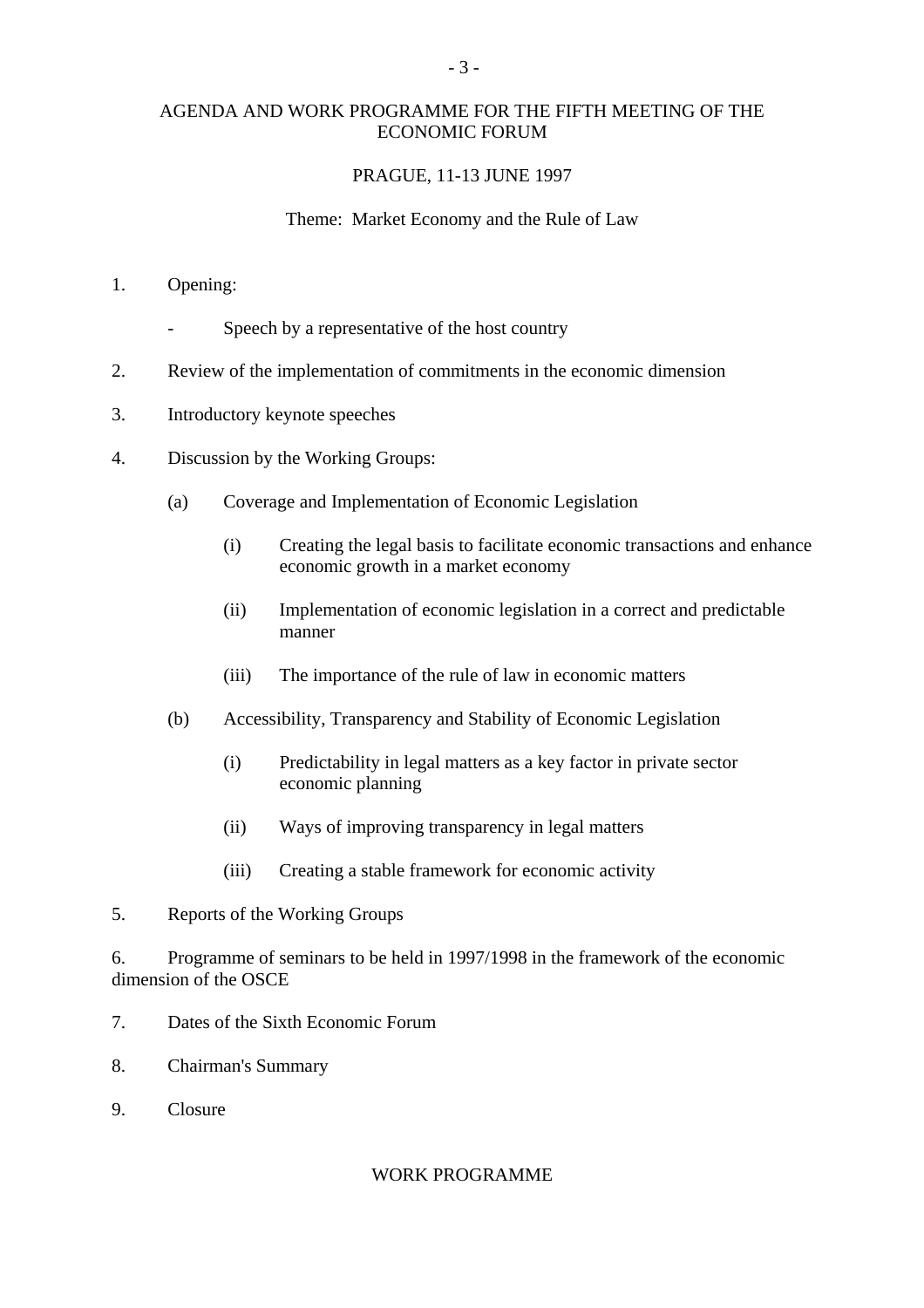| Working hours: | $10$ a.m. $-1$ p.m. |
|----------------|---------------------|
|                | $3 p.m. - 6 p.m.$   |

|           | Wednesday<br>11 June   | Thursday<br>12 June      | Friday<br>13 June        |
|-----------|------------------------|--------------------------|--------------------------|
| Morning   | PL - Items $1, 2, 3$   | WG I - Item $4(a)(ii)$   | $(10 a.m. - 1.30 p.m.)$  |
|           |                        | WG II - Item $4(b)(ii)$  | PL - Items 5, 6, 7, 8, 9 |
|           | WG I - Item $4(a)(i)$  | WG I - Item $4(a)(iii)$  |                          |
| Afternoon | WG II - Item $4(b)(i)$ | WG II - Item $4(b)(iii)$ |                          |

PL = Plenary meeting

WG = Working Group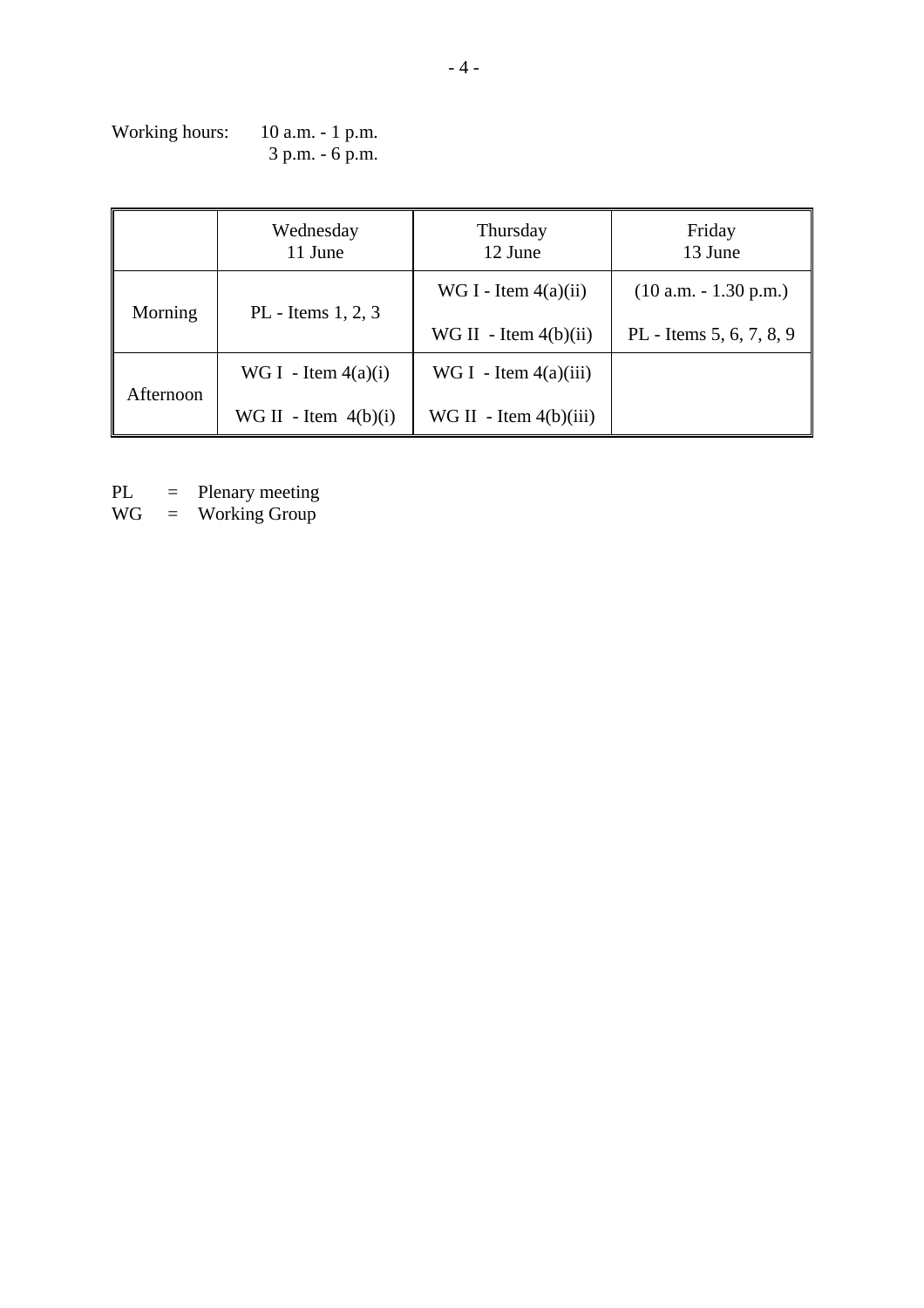## CHAIRMAN'S SUMMARY OF THE FIFTH MEETING OF THE ECONOMIC FORUM

1. In accordance with Chapter VII of the 1992 Helsinki Decisions and pursuant to Decision No. 143 of the Permanent Council, the Fifth Economic Forum of the OSCE took place at the Czernin Palace in Prague from 11 to 13 June 1997. The participants in the Economic Forum were high-level representatives of participating States responsible for shaping international economic policy in the OSCE area. Several participating States included representatives of the private sector in their delegations.

The partners for co-operation (Japan and the Republic of Korea) and the Mediterranean partners for co-operation (Algeria, Egypt, Israel, Morocco and Tunisia) were invited to attend and to make contributions to the meeting.

The following international organizations were invited to participate in and to make contributions to the 1997 Economic Forum: the United Nations Economic Commission for Europe, the Organisation for Economic Co-operation and Development, the World Trade Organization, the International Labour Organization, the European Bank for Reconstruction and Development, the European Investment Bank, the International Bank for Reconstruction and Development, the International Monetary Fund, the Council of Europe, the World Intellectual Property Organization, the Black Sea Economic Co-operation, the Central European Initiative, the South East Europe Co-operation Initiative, the European Free Trade Association and the Commonwealth of Independent States. Their contributions to the preparatory work and during the meeting itself were highly appreciated.

2. The overall theme of the Fifth Meeting of the Economic Forum was Market Economy and the Rule of Law.

 The discussion focused on two main aspects of the rule of law in economic matters, namely

- the relationship to economic development, and
- implications for security and stability.

3. At the opening plenary session the representative of the host country, the Deputy Minister for Foreign Affairs of the Czech Republic, Mr. Karel Kovanda, addressed the Economic Forum. Introductory keynote speeches were delivered by Ukraine, the United Kingdom and a private sector representative from Denmark.

4. Delegates underlined their commitment to the market economy. The transition period was, however, difficult. A number of countries in transition explained their difficulties in attaining a sufficient level of economic activity and continued and self-sustained economic growth. An unfulfilled need for major investments, including foreign investments in productive capacity, was cited among the reasons for this situation. The price for quick reforms was a considerable social division of society. Social measures to accompany the economic reforms were necessary. At the same time, such measures could slow down the reform process. The creation of a middle class was viewed as instrumental in obtaining stable economic development.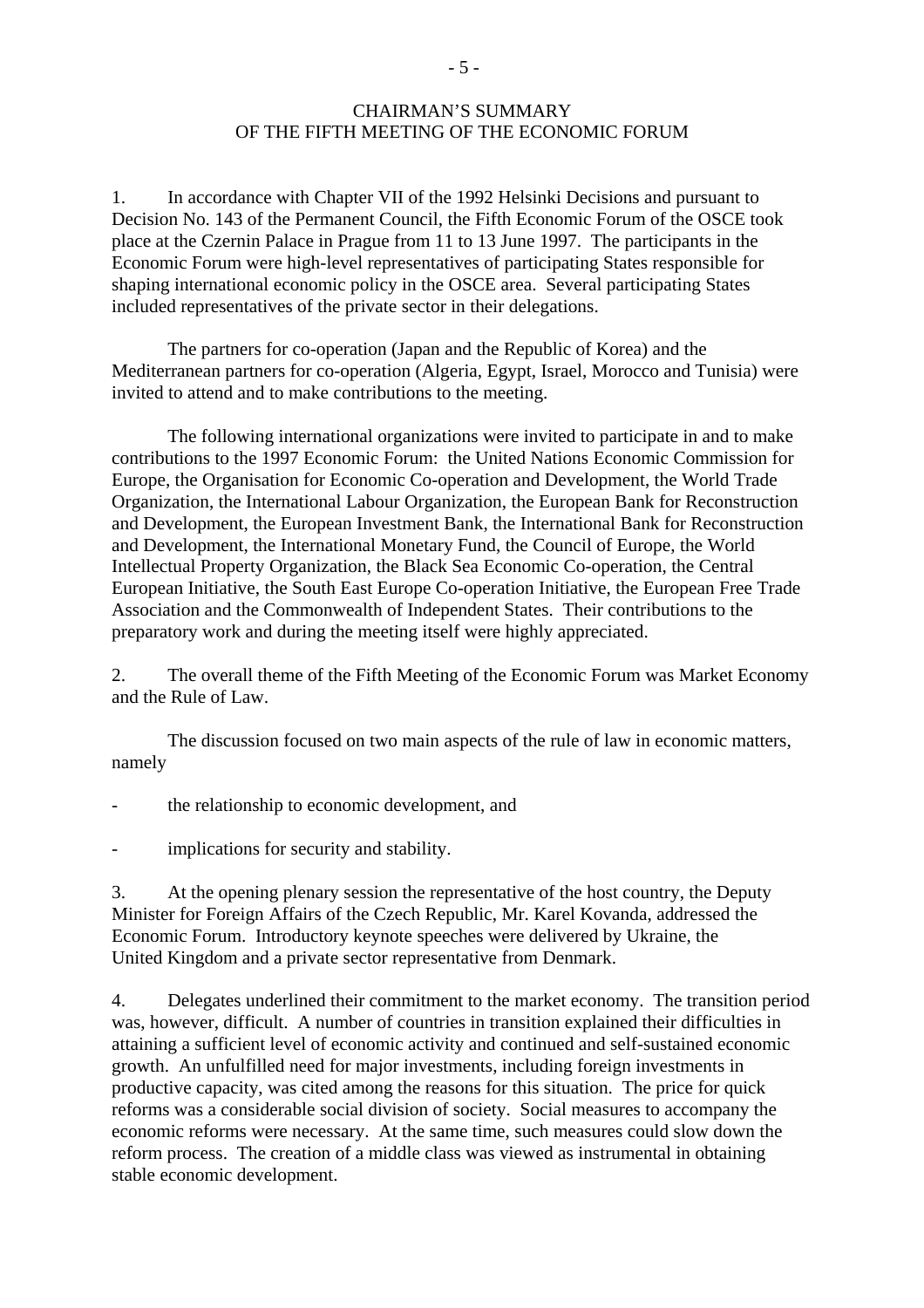In one country which has adopted market economic policies, economic reforms had focused on achieving a level of macroeconomic stability combined with the introduction of basic provisions aimed at protecting investment. Initially, this approach had been successful in as much as it had achieved significant growth rates. However, the absence of a wider legal reform to accompany the economic reforms had in some cases led to a situation where public confidence in the economic system was rapidly deteriorating.

 It was noted that the rule of law was a precondition for establishing a market economy. However, the rule of law should be seen as an ongoing rather than a completed process, very much dependent on historical and cultural differences. Legislation could be created in a multitude of ways. A distinction was made between legislation creating rights of businesses and legislation establishing control over them. It was noted that private businesses were best assisted through consistent and transparent rules of a non-regulatory nature. Also, the important role of the implementors of legislation, including lawyers and judges, was underlined. Examples of implementation of legislation through non-government institutions were given.

 Confidence-building was identified as a key objective in economic legislation and its implementation. Only when economic operators are confident that their efforts and results will be protected by the legal system are they likely to display their skills in an optimal way. On the other hand there is a need for the private sector to know the requirements that the legal system places on their activities so that they may carry out adequate assessments of their business opportunities and risks.

 The negative effects of bribery were highlighted. It was stressed that the toleration of bribes undermines public support for democracy and market economy. The criticism was made that certain countries still regarded bribery as a legitimate business cost for which tax deduction can be made. Bribery ought not to be regarded as legitimate and should be criminalized. The important work of various international organizations in this field was mentioned.

5. The relevance of the theme to the work in the OSCE on addressing risks and challenges to security was underlined. The links between the existence of the rule of law and national as well as international security was illustrated, *inter alia*, by recent developments in one participating State. The OSCE has a role to play in addressing these risks and challenges. The political role of the OSCE in giving impetus to competent international institutions was underlined. Strengthening co-operative relations in the appropriate form between the OSCE and such institutions was encouraged. Such links should contribute to the work on a Common and Comprehensive Security Model for Europe for the twenty-first century by promoting the concept of mutually reinforcing institutions, thus facilitating the creation of a Europe free of dividing lines.

#### Summary of discussions in Working Group I

6. Delegations expressed the view that business legislation should protect property and other business rights, set the framework for transactions, contain rules governing the entry into and exit from productive activity and promote competition and oversee the market. Owing to the former monopoly system of the economies in transition special attention had to be given to the laws on competition. It was repeatedly emphasized that the legislation should be transparent, coherent, consistent, predictable, fair, and easily verifiable. Furthermore, the accessibility of laws and legal procedures was highlighted. The transition process and further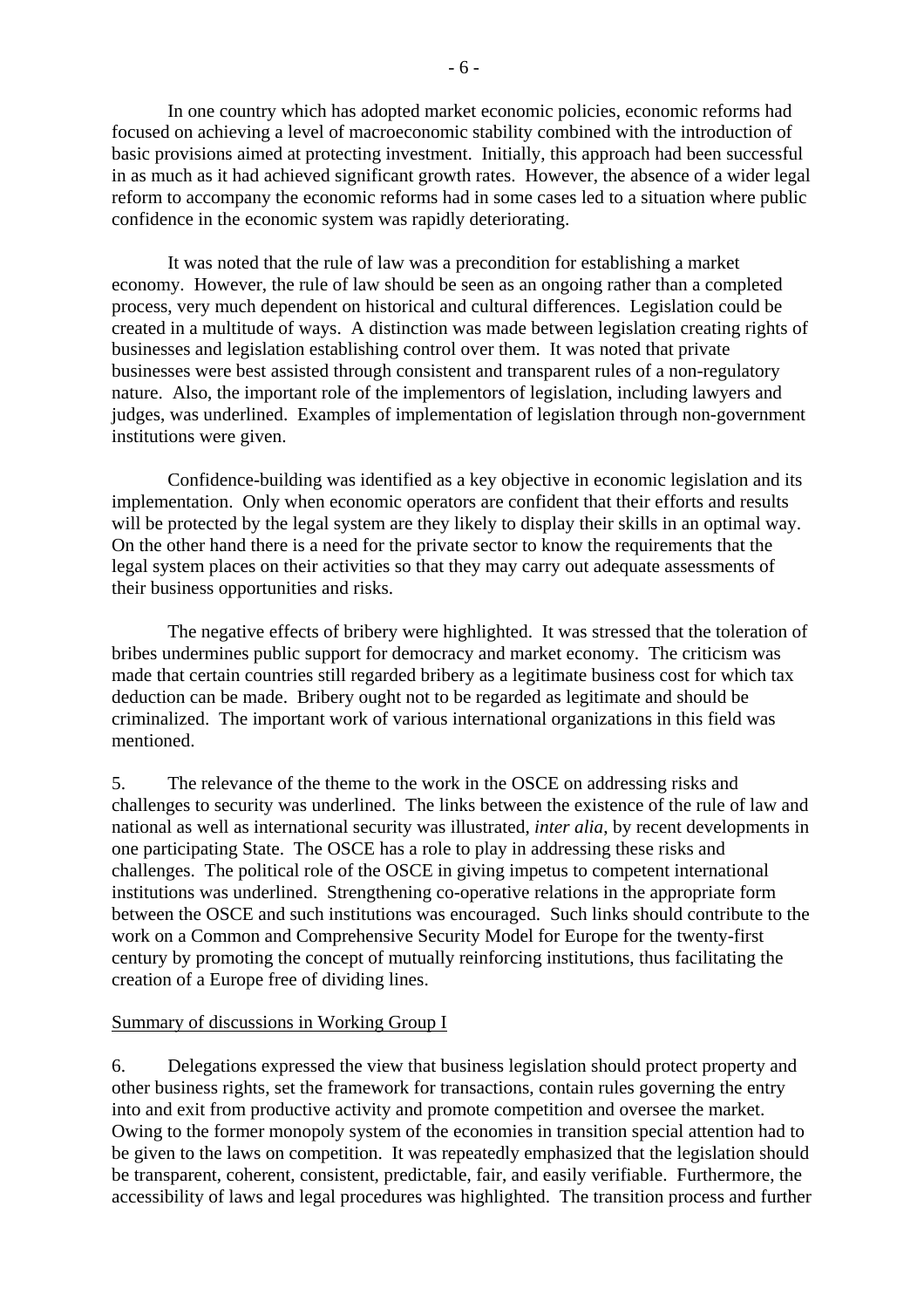development of the economy would be hindered if legislation did not take these aspects into account.

 Delegations emphasized that the necessary legal basis and legal systems were not created overnight. The development of the rule of law had to follow the economic reforms closely. Otherwise, there was a risk that the reforms could collapse.

 The judiciary was not the only instrument within the rule of law. Delegations referred to measures for mediation and arbitration outside the courts. This could ease the work of the judiciary. Another important source for the legal framework was international agreements. International organizations could play a role in promoting a coherent legal framework. The working group saw a need for co-operation between States and organizations in this respect.

 Attention should also be devoted to legal harmonization and international integration of laws. In this respect it was considered important that compatible conditions be created and that arrangements for currency, investment and profit transfers continued to be streamlined and made more efficient.

 Special attention was given to effective implementation and enforcement of laws. If not implemented and enforced laws would be undermined. It was noted that unsatisfactory enforcement was caused, *inter alia*, by insufficient resources and training.

 Several delegations mentioned economic crime and the existence of shadow economies. Large-scale corruption, bribery and money-laundering constituted threats to the market economy and were qualified as some of the factors that hinder transition and economic development. Criminal action such as evasion of taxes and social contributions were, however, also a threat to the market economy. The laws had two functions in this respect: to provide security against organized crime and to fight bribery and corruption, *inter alia*, by adopting social and fiscal policies which do not tolerate such practices.

The Rapporteur reports from Working Group I are included in this summary.

## Summary of discussions in Working Group II

7. Discussions in the Working Group centred around various aspects of confidence-building of importance to both foreign and domestic investors and businessmen. Confidence in a legal system can be enhanced in many ways. Yet it can suffer serious setbacks if just a few things are missing. Transparency in legal proceedings is a feature which contributes in a general way to confidence. It should be known in advance who makes the legal decisions and what legal rules they are following. Furthermore, the decisions should be accompanied by a clear assessment of the factual circumstances as well as an interpretation of the rules that have been followed. These factors help the parties to understand how the system is functioning. This applies to decisions of both a judicial and an administrative character. Arbitrary decisions become less likely and confidence in democratically elected institutions may be enhanced. The risk of corruption may be reduced when legal decisions are made subject to public scrutiny.

 International commitments such as those undertaken within the framework of WTO may in certain areas serve to enhance transparency. Early involvement of the national business community in the legislative process may serve this purpose.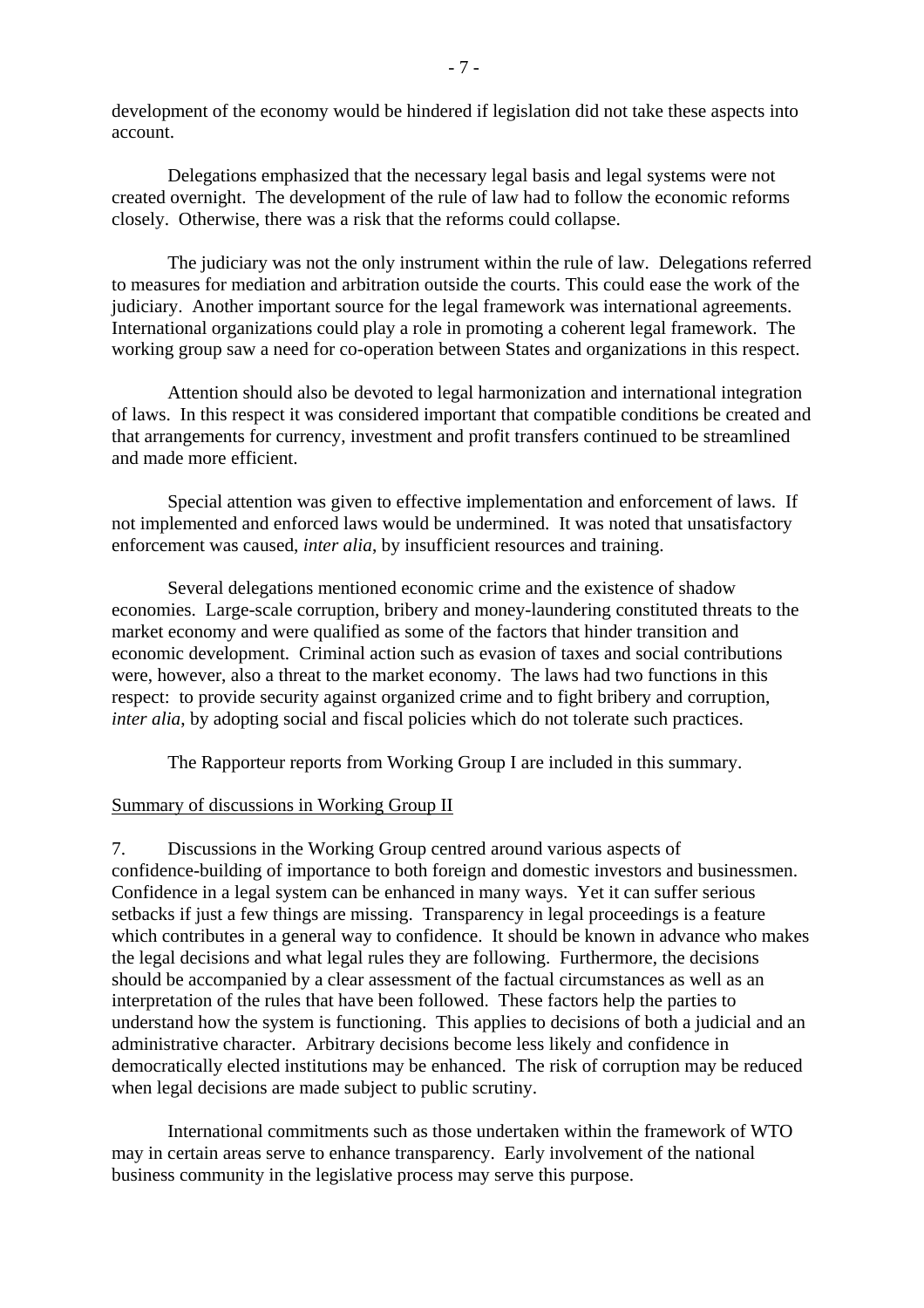Where transparency prevails this will normally lead to predictability. Economic actors will obtain a better basis for making business decisions. They will be able to eliminate certain risks and thereby reduce their costs. Certain investments that otherwise appear unattractive can be made with good prospects for success.

 However, a number of factors may in one way or another serve to diminish the predictability of the legal situation. If laws are insufficient in terms of coverage or clarity or if they are not readily available to market participants they cannot fulfil their role properly. Similarly, an important condition for predictability is that all parties are guaranteed equal treatment under the law and that the laws are adequately and consistently implemented.

 Predictability in legal matters requires a degree of stability in economic legislation. Frequent and abrupt changes in basic business legislation may make planning processes difficult for businessmen and may also have a negative impact on the effectiveness of implementation and enforcement. However, stability should not lead to a static situation where necessary measures are not undertaken.

The Rapporteur reports from Working Group II are included in this summary.

## Private sector participation

8. The active participation of private sector representatives in the Economic Forum was welcomed and their views highly appreciated. Participating States are encouraged to stimulate broader involvement of private sector representatives in the Economic Dimension.

 Under the chairmanship of a representative of the private sector participants from the business community held an informal working breakfast to discuss issues relevant to the theme of the Economic Forum. There was also an exchange of views on the establishment of a European Business Congress. A note from the meeting of the private sector participants was circulated at the Economic Forum and is attached to this Summary.

## Follow-up to the Economic Forum

9. The participating States welcomed the following programme of seminars to be held in 1997/1998 in the framework of the Economic Dimension of the OSCE.

- Seminar on the Role of Legislation for Social and Economic Transition, to be held in Almaty in October 1997.
- Seminar on Promoting Environmentally Sustainable Development in South East Europe, to be held in Skopje in co-operation with the UN/ECE, OECD, UNEP, World Bank and SECI. Date to be agreed with the host country.
- Seminar on Post-Conflict Rehabilitation in the OSCE Area, to be held in Moscow in co-operation with the World Bank, UN/ECE, UNDP, UNIDO, EBRD, CIS and IMF. Date to be agreed with the host country.
- Follow-up Seminar on Promoting Environmentally Sustainable Development in the Aral Sea Region, to be held in Tashkent in co-operation with the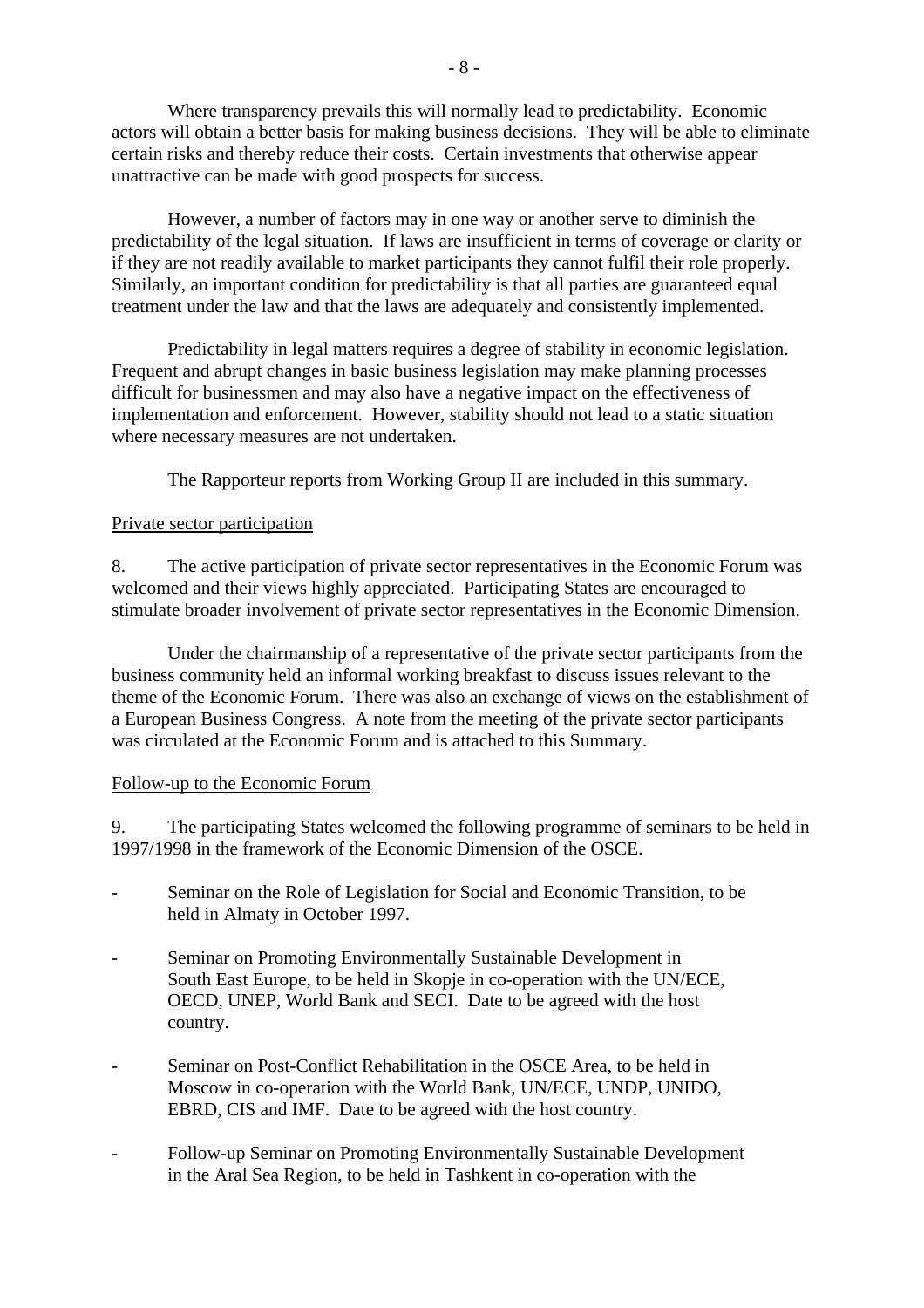Liaison Office in Central Asia and UN agencies. Date to be agreed with host country.

- Seminar on the Creation of a Mechanism for Identification of Security Threats and Challenges arising from Economic, Social and Ecological Problems. Date and venue to be agreed.
- Seminar on Bribery and Corrupt Business Practices. Venue to be agreed. Date: March 1998.

10. The financial basis for the above-mentioned seminars will be provided by the host countries and may be supported by contributions from participating States to the Voluntary Fund for Activities Related to the Economic Aspects of Security. The seminars are to be organized in close co-operation with competent international organizations. It was proposed that seminars under the Economic Dimension in 1998 be financed through the OSCE budget.

11. It was proposed that a separate implementation review conference of the Economic Dimension be held in 1998 in line with the "Economic Dimension Implementation Review Meeting" held in Geneva on 22-23 January 1996. At the same time it was noted that appropriate implementation review mechanisms already existed in the Permanent Council, the OSCE review meeting and the Economic Forum. It was also noted that there was further scope for utilizing the potential of the Permanent Council and the Economic Forum in this regard.

12. Some delegations proposed enhancing the Economic Dimension in order to provide support for countries in transition, particularly those where economic and social problems gave rise to security concerns. The decision of the Lisbon Summit to elaborate before the 1997 Ministerial in Copenhagen a mandate for a co-ordinator within the OSCE Secretariat on OSCE economic and environmental activities was mentioned in this connection. Others reiterated that the role of the Economic Dimension was to provide impetus to the competent international organizations and that overlap and duplication should be avoided. It was the general assessment that the mandate for the Economic Co-ordinator was being dealt with in the appropriate forum.

13. There was general agreement among participating States that the next Economic Forum meeting should take place in Prague on 3-5 June 1998.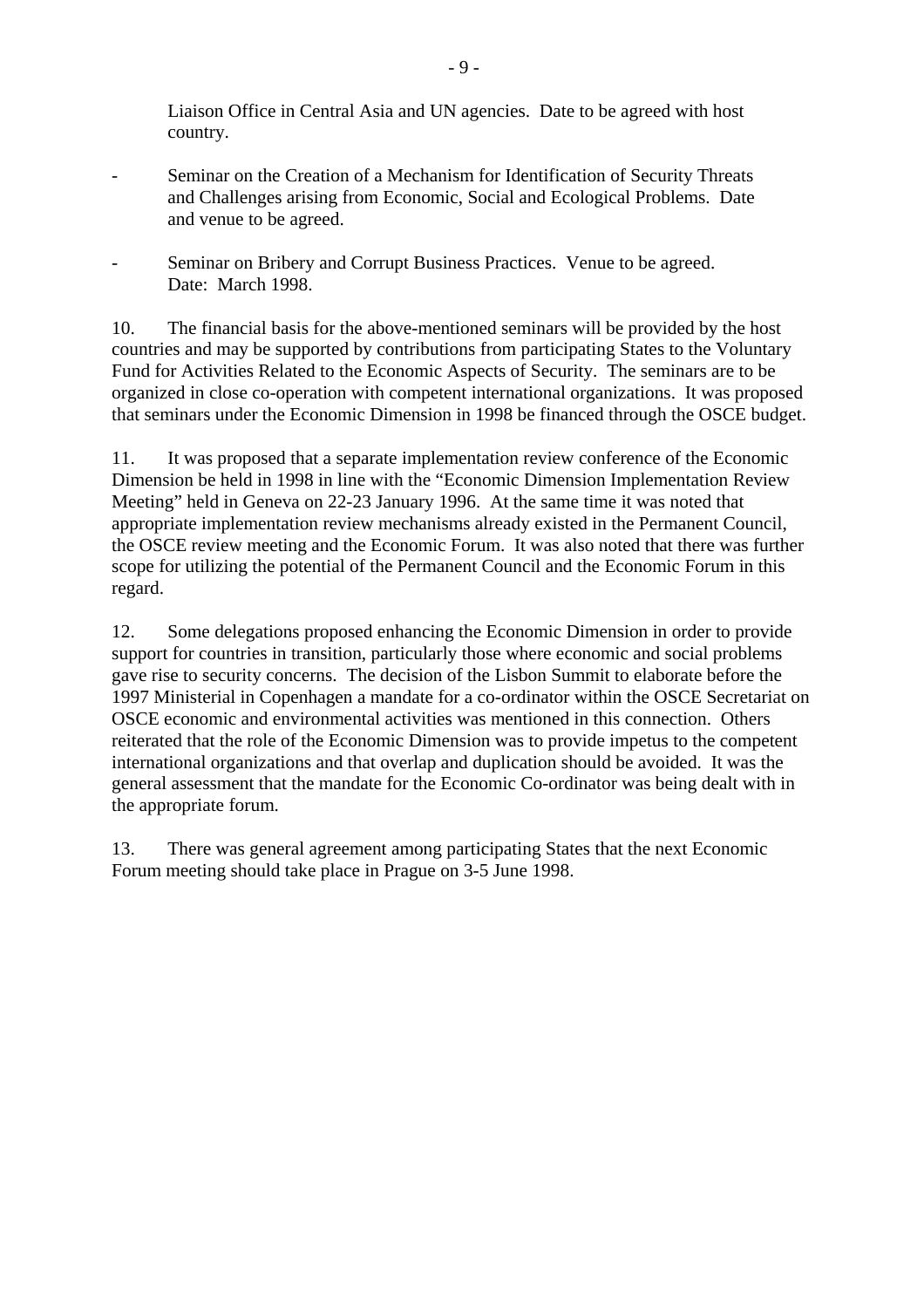## Attachment

## Note on a meeting of private sector participants at the Fifth Meeting of the Economic Forum

## Prague, 12 June 1997

 The meeting was arranged by the Danish Chairman-in-Office to provide a forum for members of the private sector participating at the Fifth Meeting of the Economic Forum of the OSCE. Mr. Jon Stokholm from Denmark took the Chair. Mr. Ralph Land representing UNICE was appointed Rapporteur.

1. The group expressed their appreciation to the OSCE for the opportunity to participate in this Fifth Economic Forum. We share in a common belief that political security and economic stability and growth are inextricably linked. As command economies transform into market economies and State assets are placed in private hands and under entrepreneurial management, private sector participants have much practical experience to offer to countries in transition. We urge the OSCE to continue to expand the involvement of the private sector and to encourage a continuing dialogue among participating States as to how the private sector initiative can best be harnessed.

2. Mr. Marouchtchenko of Gazprom outlined plans created by the Organizing Committee of business sector representatives to create a European Business Congress (EBC), which is to be inaugurated at a conference in Bonn on 8-11 December 1997.

- The EBC would be entirely funded by membership subscriptions from the private sector. The costs of the inaugural conference have already been subscribed.
- The drafts of a mission statement and a charter of the EBC would be circulated before the end of the conference. The organization would have a small permanent secretariat and would operate through topic-related working committees and international assemblies providing information to the OSCE Economic Fora.
- Invitations to attend the Bonn conference would be sent to major companies in each OSCE participating State and to the appropriate business organizations which should represent SMEs. It was envisaged that up to eight major companies and banks from each State would be invited.
- 3. The meeting noted the proposals with interest.
- The view was expressed that there was a risk that there might be proliferation of business organizations with similar objectives.
- Views were also expressed that the present proposals could create an 'elite' organization which would pay insufficient attention to the crucially important SME sector.

4. The planned appointment of an economic and environment co-ordinator by the OSCE was welcomed and it was suggested that he/she should maintain contact with the activities of the relevant private sector interest groups including the proposed EBC.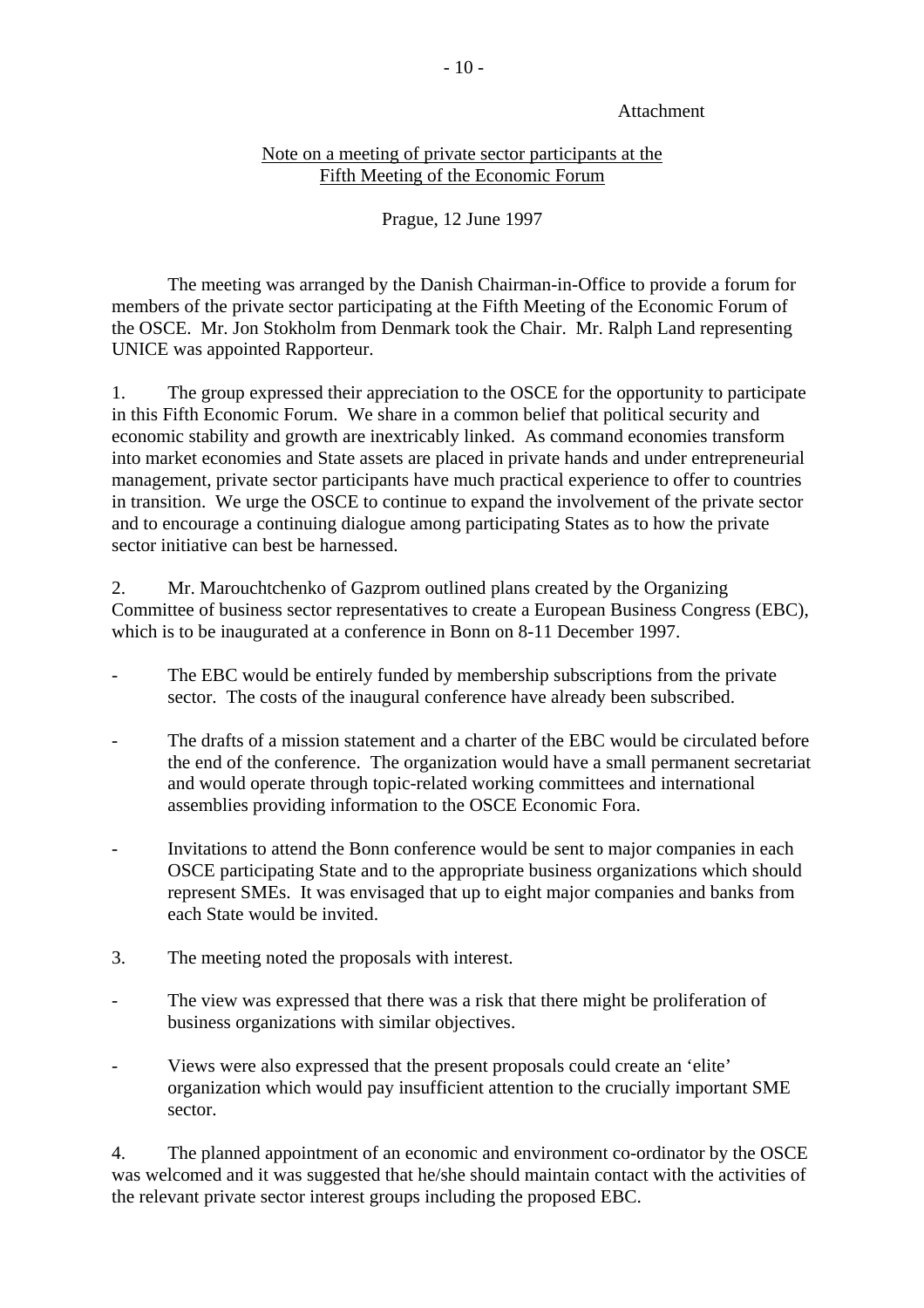5. The meeting agreed that issues related to corruption, including bribery, asset-stripping and money-laundering were matters of grave concern to the private sector with an important bearing on security. Combating corruption should, therefore, become a priority subject for review by business organizations.

6. In view of the importance to the transition to market economies of a firm underpinning of law, the group agreed that it was essential that organizations should have adequate access to qualified legal assistance.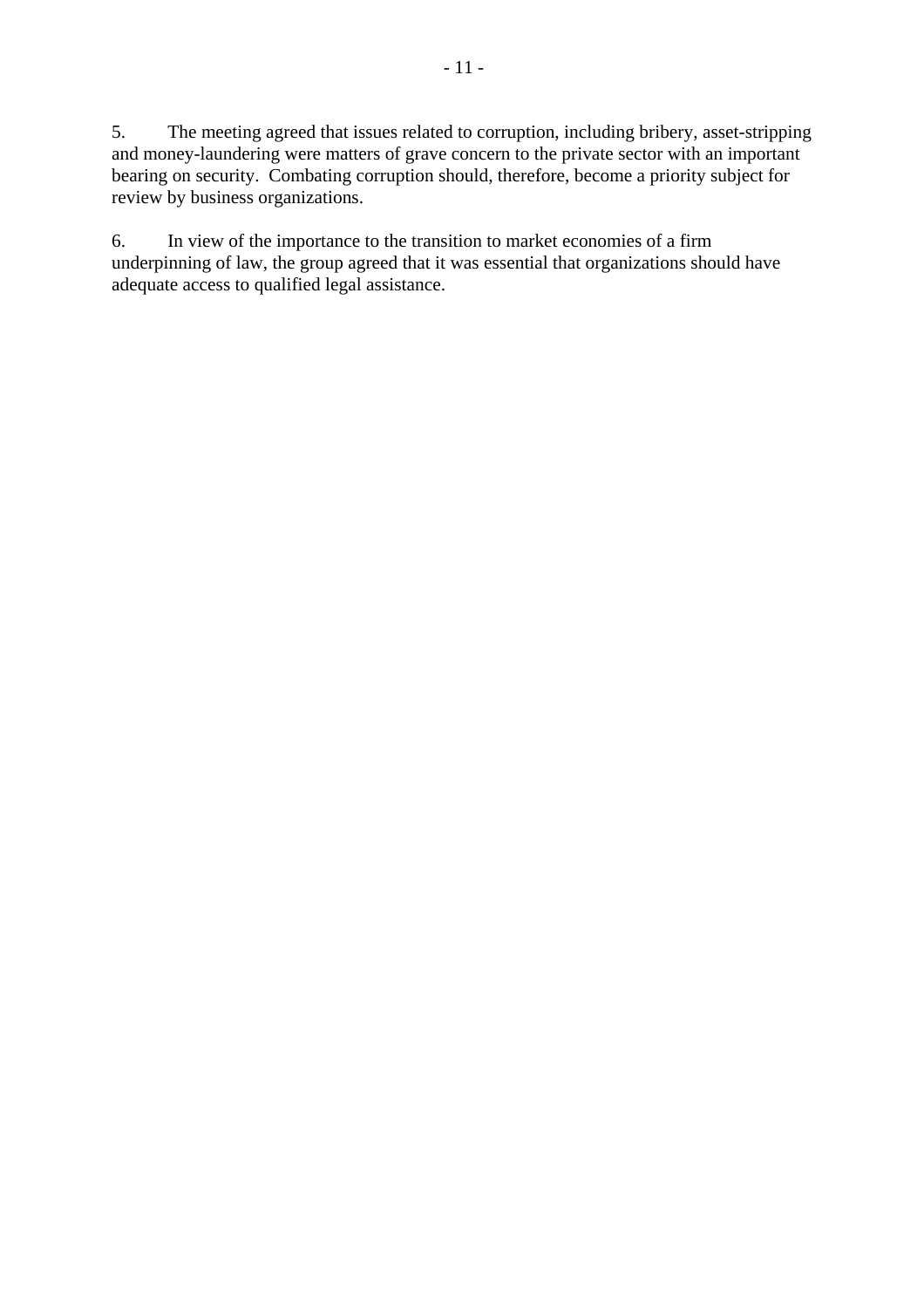## WORKING GROUP I WORKING SESSION 1

#### Wednesday, 11 June 1997

|      | Report of the Working Session Rapporteur                                                                        |
|------|-----------------------------------------------------------------------------------------------------------------|
|      | Agenda item 4(a): Coverage and Implementation of Economic Legislation                                           |
| (i): | Creating the legal basis to facilitate economic transactions and enhance<br>economic growth in a market economy |

 In a brief introduction, the Moderator stressed the functions of law for the market. The importance of defining and protecting private property rights was underlined. Legal traditions cannot be established overnight, and the time dimension should also be taken into consideration. Globalization and the rapid development it endangers were seen as a challenge to the stability and predictability of a legal system and it was suggested that legislative strategy be adapted to accommodate the particularities of transition by focusing on clarity, coherence and enforceability.

 The lead speaker identified four basic economic functions that need to be performed by the legal framework in a market economy, namely:

- protection of property rights;
- establishment of a framework for the transfer of these rights;
- rules governing the entry into and exit from productive activity;
- promotion of competition; overseeing the market.

 These functions represent the minimum legal requirements of a market economy and can serve as a starting point for the analysis of legal reform in transition economies. The lead speaker touched briefly on property rights, contract law, company law, bankruptcy legislation, competition law, banking and credit, capital markets, insurance law and social security, and finally constitutional law. In this broad overview the most important characteristics of the different fields were outlined.

 Competition law and its importance for positive economic development and the creation of a vibrant private sector was mentioned by several speakers, who set it in the context of globalization.

 Some international organizations reported on their assistance to countries in transition. By advising and assisting the latter, intergovernmental organizations can play an important role in the development of international norms and standards in key areas of business and financial law. International agreements and arrangements are an integral component of the rule of law. A case in point is the WTO, which imposes a well defined discipline, the intention of which is to ensure stable and predictable market access.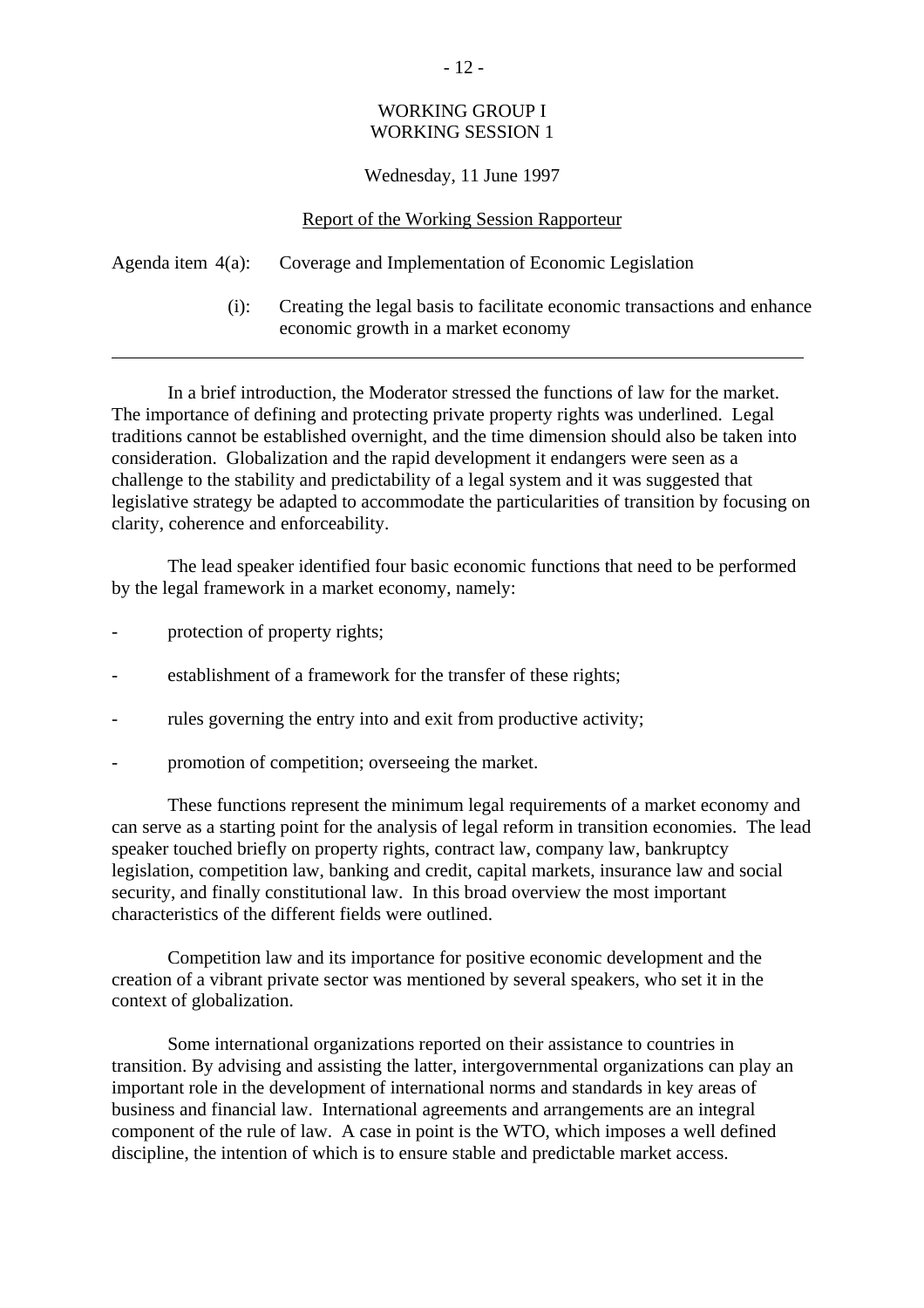The session revealed complete consensus on the fundamental role of the rule of law in economic transaction and growth in a market economy. In all interventions it was stressed that lasting economic development is not possible without a sound legal basis. Several delegations informed the Working Group about progress in the economic reforms of their respective countries. These reforms have all involved thorough and ongoing changes in the legal basis. The rule of law was perceived as a prerequisite for security in any given country. Democracy, market economy and the rule of law form a system which might unravel if one of these elements is eliminated. The ethic and social dimension, without which a society cannot really function, was also stressed.

 The debate revealed some problem areas. Unsatisfactory enforcement is caused, *inter alia*, by lack of resources and training. Further problems are the timely promulgation of new laws and regulations, their sequencing, and access to information about changes in the legal basis. Several speakers stressed the importance of international harmonization of laws, of the approximation of legal standards in the area of economic legislation, and, in general, of increasing dialogue between legal systems both on a global and a regional basis. In the case of certain countries this is achieved through the process of approximation to EU standards with a view in addition to their future membership of the EU.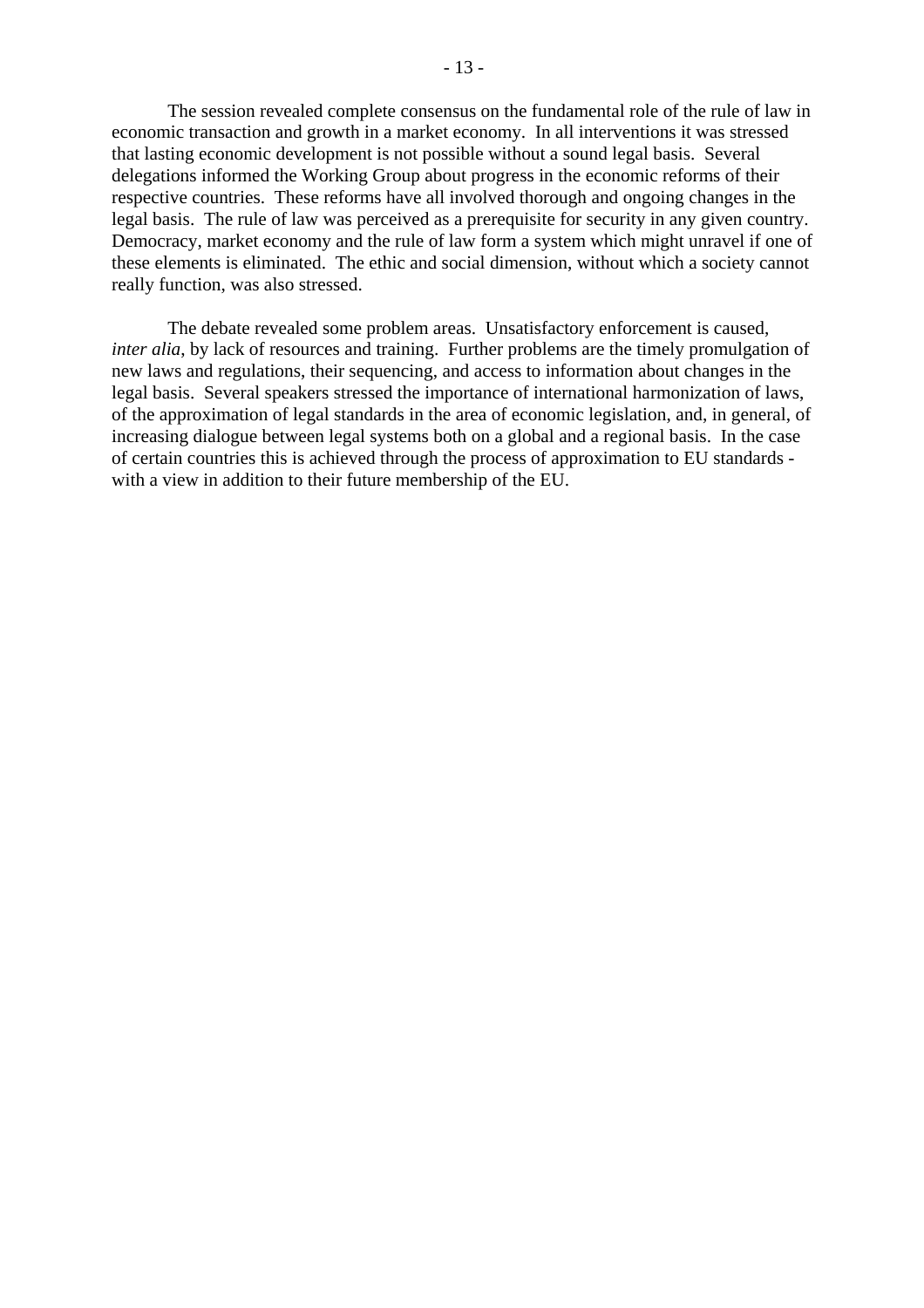## WORKING GROUP I WORKING SESSION 2

## Thursday, 12 June 1997

#### Report of the Working Session Rapporteur

## Agenda item 4(a): Coverage and Implementation of Economic Legislation

 (ii): Implementation of economic legislation in a correct and predictable manner

 In his introductory statement, the Moderator indicated that the item to be debated was an extremely complex one and invited the participants to give their reflections and comments following the guidelines suggested in the Food for Thought paper prepared by the Danish Chairmanship for the session. For example, the need for

- a competent and well trained judiciary;
- a judiciary that was not subject to undue political influence;
- a legal system capable of dealing efficiently with corruption and organized crime;
- a rapid and fair dispute settlement procedure; and
- a legislative and judicial system that prevented arbitrary solutions and settlements.

 In the course of the ensuing discussion, many important ideas were emphasized by national delegations and international representatives. Several delegations summarized their experiences in the area of economic transition as they related to problems of judicial reform, social considerations and their concerns about the future.

 A number of speakers underlined the importance of having well drafted and clear legislation for the functioning of the main institutions in a free market economy - for example, banks, stock exchanges, investment regulations, bankruptcy arrangements, company law, etc.

 Such clarity, it was noted, would be vital if there was to be public trust in the economic transition, and therefore political stability. One delegate referred to the need to take into account, during the transition to a market economy, national interests such as economic security, technological capacity, social welfare and wealth imbalances within the population. Another speaker emphasized that the law should reflect national sensibilities.

 It was also emphasized by some speakers that the lack of experience in administrative and judicial matters in a market economy - in law enforcement, for example - could be a real obstacle to economic and social development. Therefore, legislative reform had to be accompanied by progress in the reform of the administration and judiciary. The public service had to be accountable and had to function on a legal and regulated basis.

#### - 14 -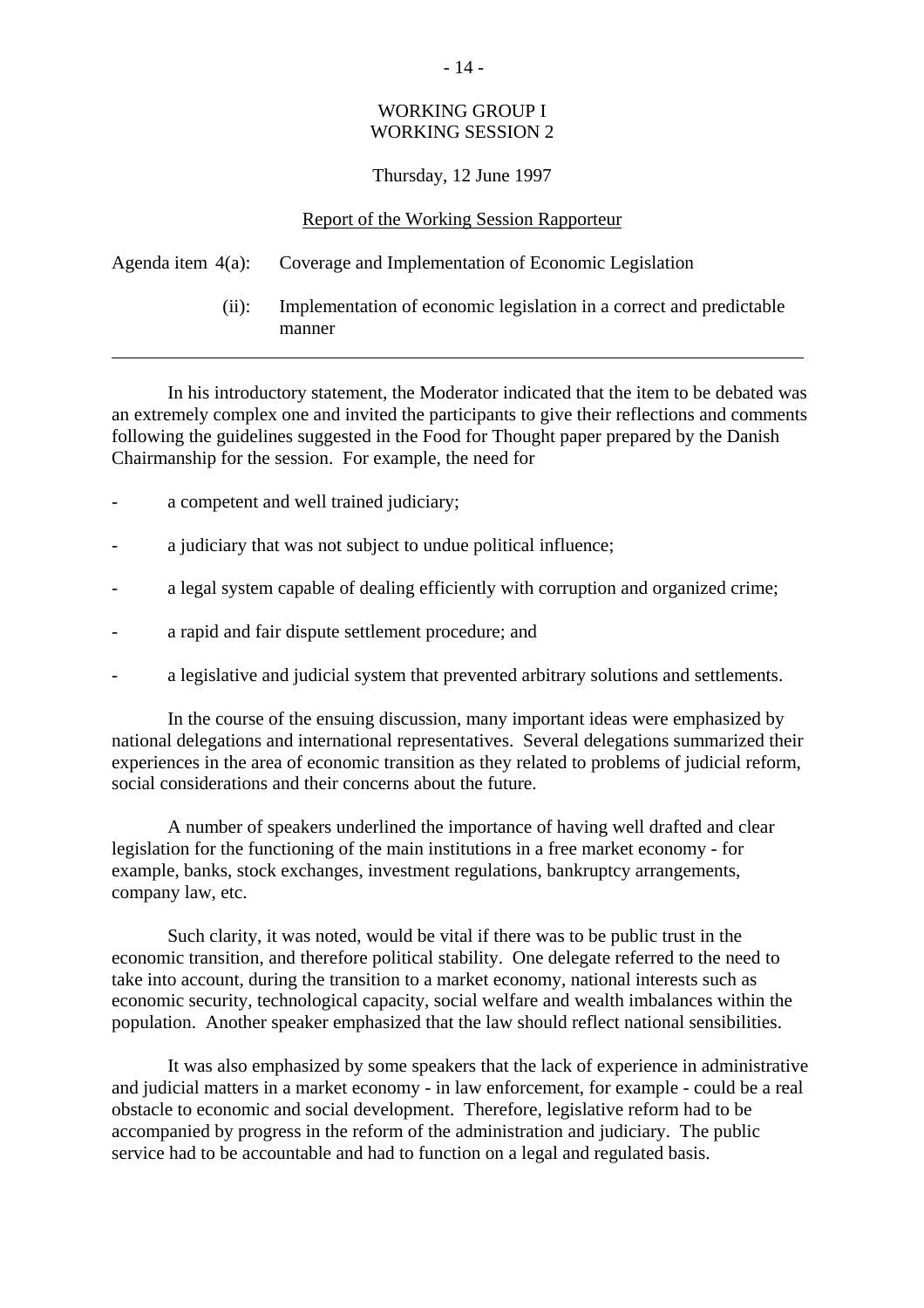The importance of training law enforcement officials, public servants, judges and other key personnel was emphasized by various speakers, and many of them outlined their national experiences with such training efforts. One delegate indicated that the issue of State immunity should be seriously reviewed.

 It was pointed out that many countries were involved in international assistance programmes for legal and administrative training. It was also underlined that economic, juridical and administrative performance were all connected to the development of a democratic society.

 A number of speakers noted that training and the development of legislation were not exclusively national issues, but had also to take into consideration international instruments and requirements.

 Perhaps the problem mentioned most frequently during the discussions was that of the fight against corruption and organized crime in its various forms. The danger and the threat that they represented to law enforcement and implementation, to the economic transition, and to public and national security were emphasized by many speakers.

 The representatives of many countries and international organizations expressed the importance of multi-disciplinary and global approaches to this problem at all levels - multilateral, regional, bilateral and national. As an example of regional co-operation, one delegate mentioned the recent meeting of Ministers of Foreign Affairs of South-East Europe held in Thessaloniki on 9-10 June 1997, the declaration adopted there and specifically Article 5 thereof. It was evident that much was currently being done in this respect, but that all had to do more.

 Some delegations stated that governments and leaders needed to demonstrate political will in the fight against corruption and that precise follow-up actions should be formulated at national and international level.

 Some speakers underlined the need for strengthening international co-operation in economic and judicial fields, particularly in dealing with corruption, and a number of ideas were proposed in that respect. The most significant aspect of the meeting, perhaps, was the remarkable degree of agreement that corruption was a problem from which none of us is immune.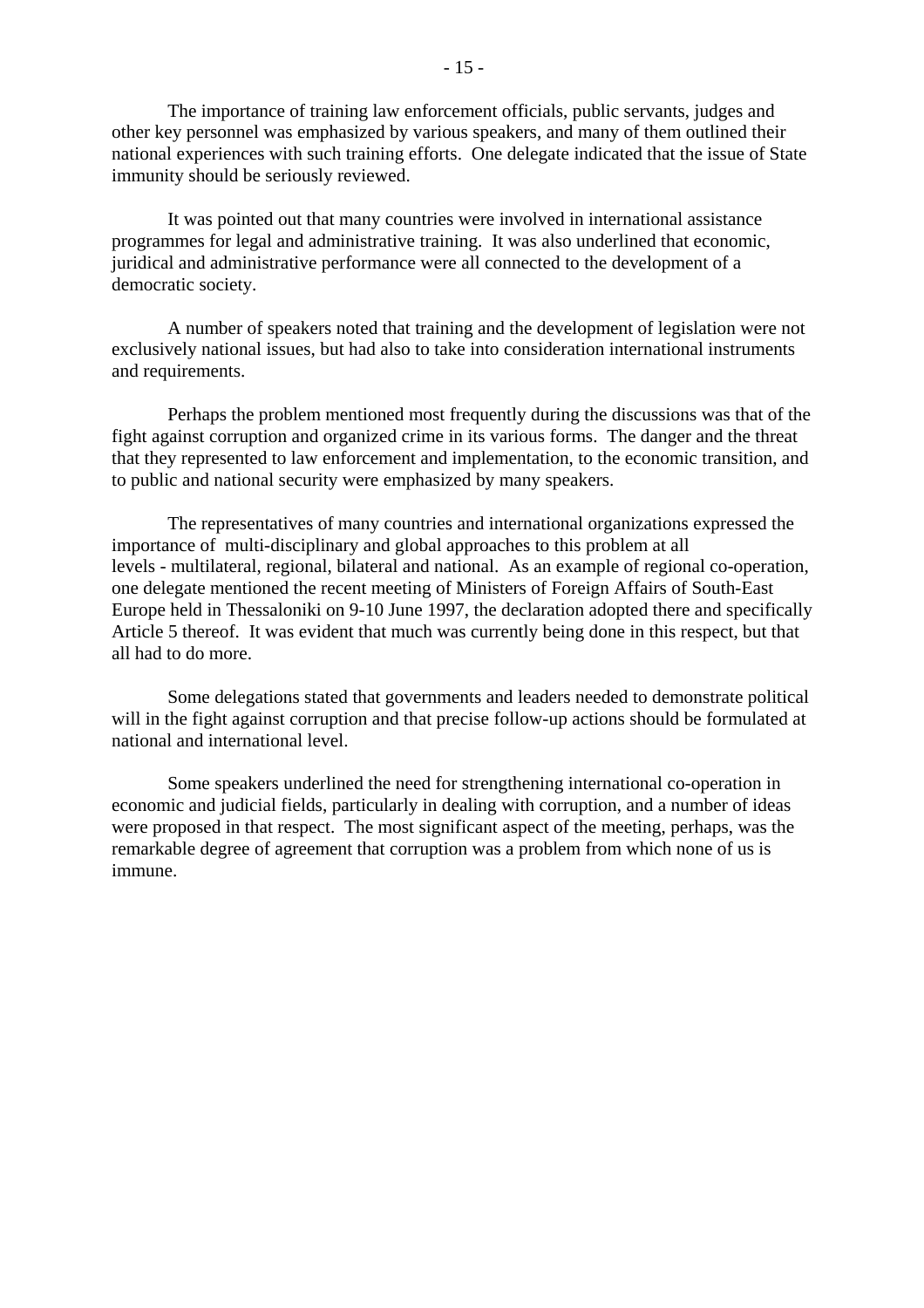## WORKING GROUP I WORKING SESSION 3

## Thursday, 12 June 1997

## Report of the Working Session Rapporteur

Agenda item 4(a): Coverage and Implementation of Economic Legislation

(iii): The importance of the rule of law in economic matters

This session examined three aspects:

- importance of the rule of law;
- the main challenges which countries faced in promoting the rule of law;
- recommendations for meeting these challenges.
- 1. Importance of rule of law

 Delegates defined the rule of law differently. One delegate argued that the rule of law referred not just to the laws themselves but to the institutions and processes.

 All delegates agreed, however, that the rule of law is a fundamental component of a stable and functioning market economy. For the private sector, as one delegate argued, this meant: predictability, fairness, security, and enforceability.

 Where these conditions did not exist, the same delegate argued, the private sector would suffer from:

- weak enforcement of intellectual property rights, through its illicit use, copying and counterfeiting;
- threats from organized crime;
- unknown environmental liabilities:
- bribery and corruption.

 Another delegate referred to the higher costs which the private sector faced in countries where the rule of law did not exist.

 Delegates agreed that the absence of the rule of law was detrimental to the chances of a country to attract foreign direct investment.

2. Main challenges

 The tasks facing the transition economies in improving the rule of law were examined.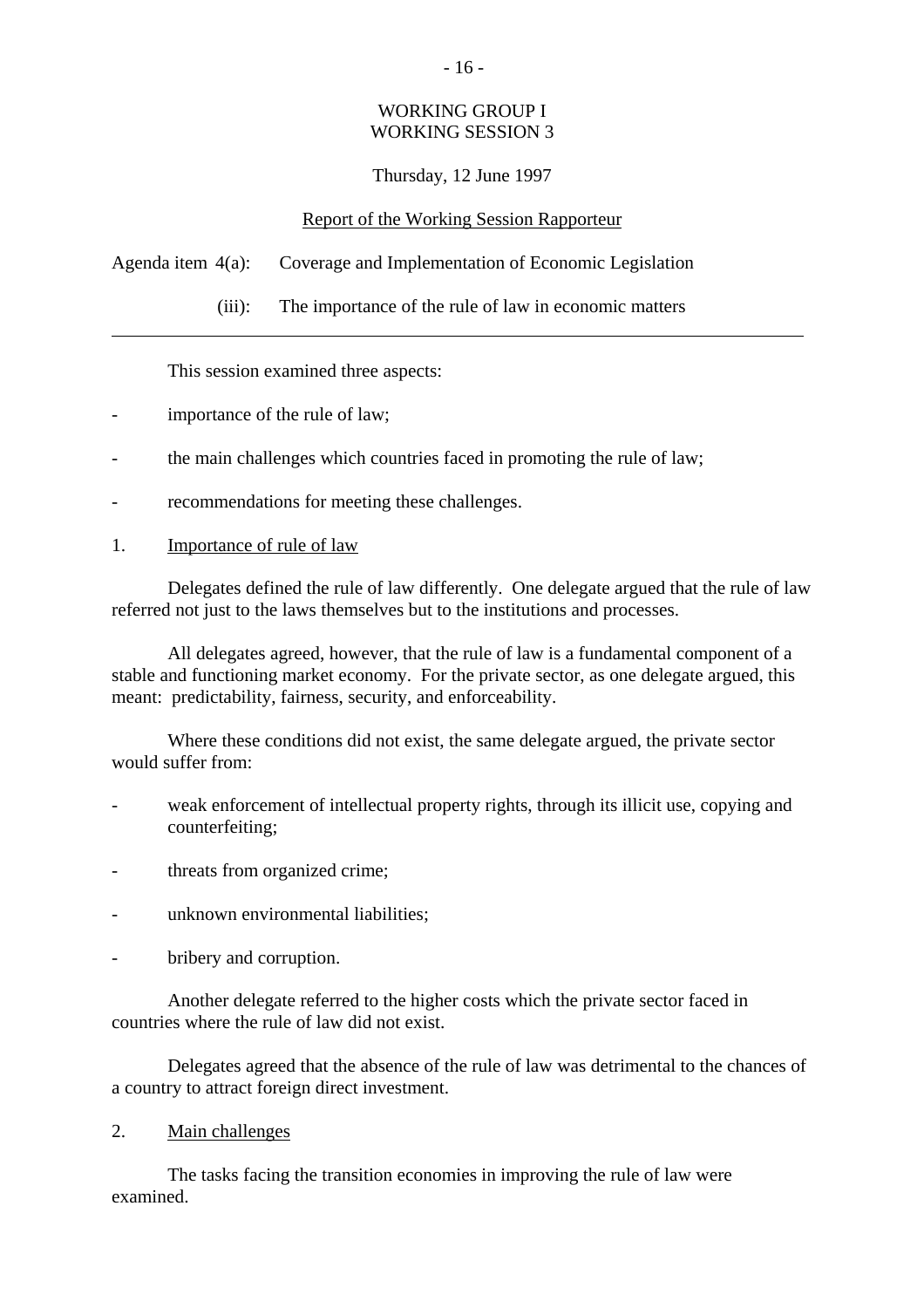In general terms the task, observed one delegation, was to develop a system of legal decision-taking according to rules and not to individual discretion.

 According to other delegations, the tasks varied according to the different stage of development of the country concerned. For some, the task was to adjust laws to the transition process; for others to the transformation of their economies as part of an integrated global economy; and for others, accession to regional and international bodies. In some cases transition economies had to adjust their laws to all three processes at the same time.

 Meeting the challenges, one delegation argued, brought rewards. Trade and investment would flourish more easily in an environment where standards and legal conditions were harmonized.

 But the challenges, several delegates also noted, would be difficult to achieve. The hiring of experts and international consultants was expensive. The hectic pace of law making and revision could overburden the legislators and create delays and bottlenecks. Adjustment to western standards, however, had to be done in harmony with domestic law.

### 3. Recommendations

 To address these challenges delegates referred to the useful role played by the international organizations in training personnel; in raising standards of domestic laws through international laws and conventions; and in restructuring the old regulations.

A number of recommendations were made:

- improvements to the rule of law had to make the civil service not just the judges more able to implement legislation;
- long-term improvements in the training of lawyers and judges had to be carried out by local universities. The use of international consultants to help law makers in the transition economies should be used only as a stop gap, interim measure.

 One delegate proposed that an Economic Dimension seminar be held on the subject of bribery and corruption and the means of eliminating it.

 The same delegate also proposed that other more permanent bodies, involving the business community, advising on policy formation and geared to meet the needs of smalland medium-sized enterprises, might be created.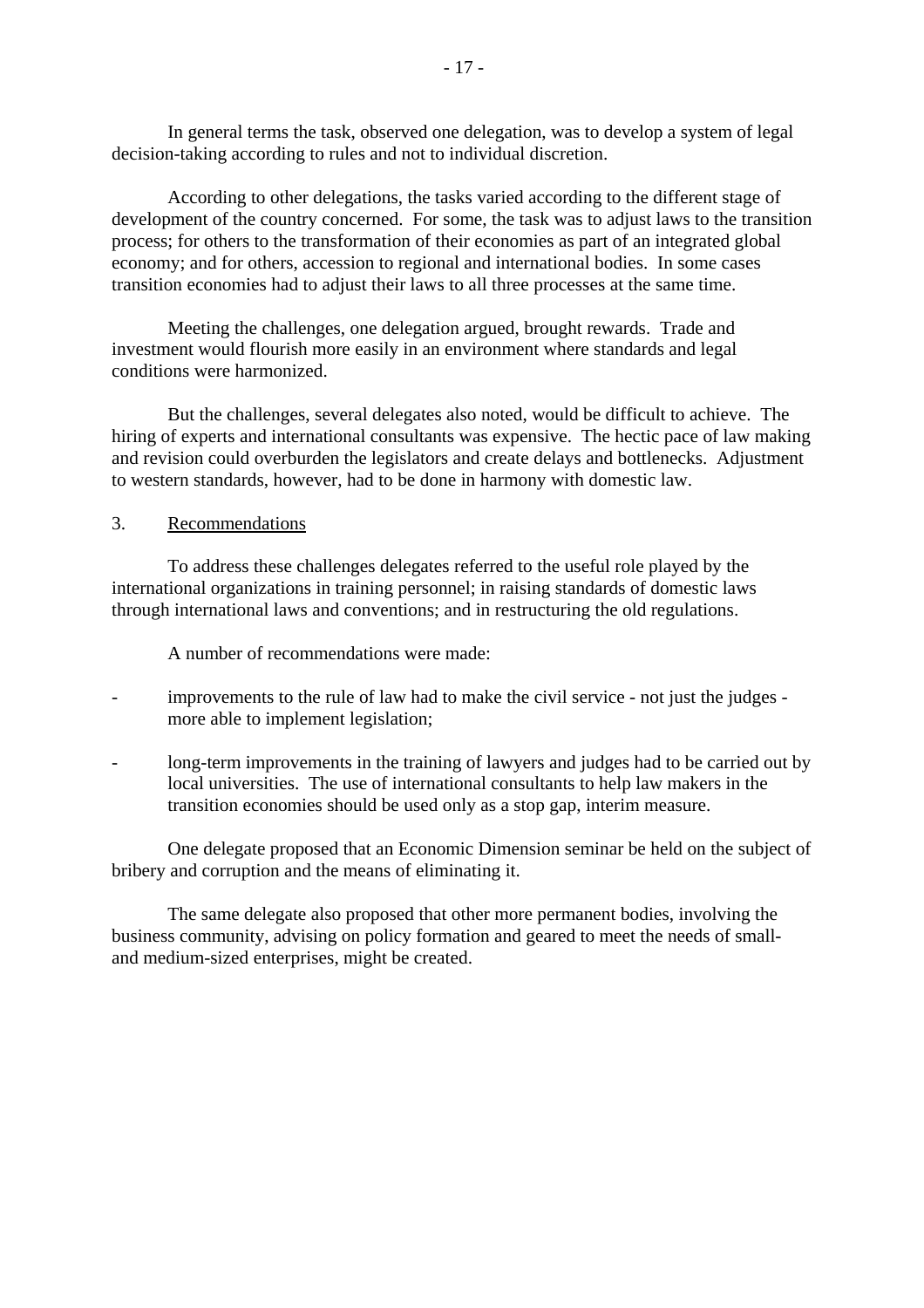## WORKING GROUP II WORKING SESSION 1

## Wednesday, 11 June 1997

### Report of the Working Session Rapporteur

## Agenda item 4(b): Accessibility, Transparency and Stability of Economic Legislation

 (i): Predictability in legal matters as a key factor in private sector economic planning

 Following a description of the work of UN/ECE, three issues were introduced by the Moderator to facilitate the discussion:

1. Why is predictability in legal matters important for private sector economic planning and development?

2. What are the sources of unpredictability and, conversely, factors enhancing predictability?

3. Concrete solutions or recommendations and means of assistance aimed at increasing predictability.

## 1. The importance of predictability

 It was noted that predictability in legal matters is important as it helps to reduce to an extent the uncertainty inherent in economic activity in a market economy by providing a stable basis for planning of entrepreneurial activities. Although historical examples show that even in the absence of any law, economic development still takes place, the challenge faced by the countries with an economy in transition consists in the transformation of their economy in parallel with the establishment and consolidation of the rule of law. In many cases legal reform not only consists of adapting existing legislation, but also of introducing legislation in completely new spheres (examples mentioned include local government, laws on securities and the stock exchange, labour laws and social security). The importance of taking into account national characteristics when designing new legislation was mentioned.

## 2. Sources of unpredictability and factors enhancing predictability

 This issue attracted most attention during the WG session. The transition process itself contributes to some extent to unpredictability in legal matters, as legislative reform is a time-consuming process, during which adjustments and even radical changes can occur. It is important, however, that the very foundations of the legal system essential for a market economy remain unchanged.

 For legal rules to ensure predictability, they must be adequate, clear, objective and well known to citizens and market participants. Procedures, institutions and information are essential in order to bridge the gap between book law and law in practice. One issue discussed at some length concerned the changes in political priorities following the change in government after elections. Since the legislative process is not and should not be apolitical, it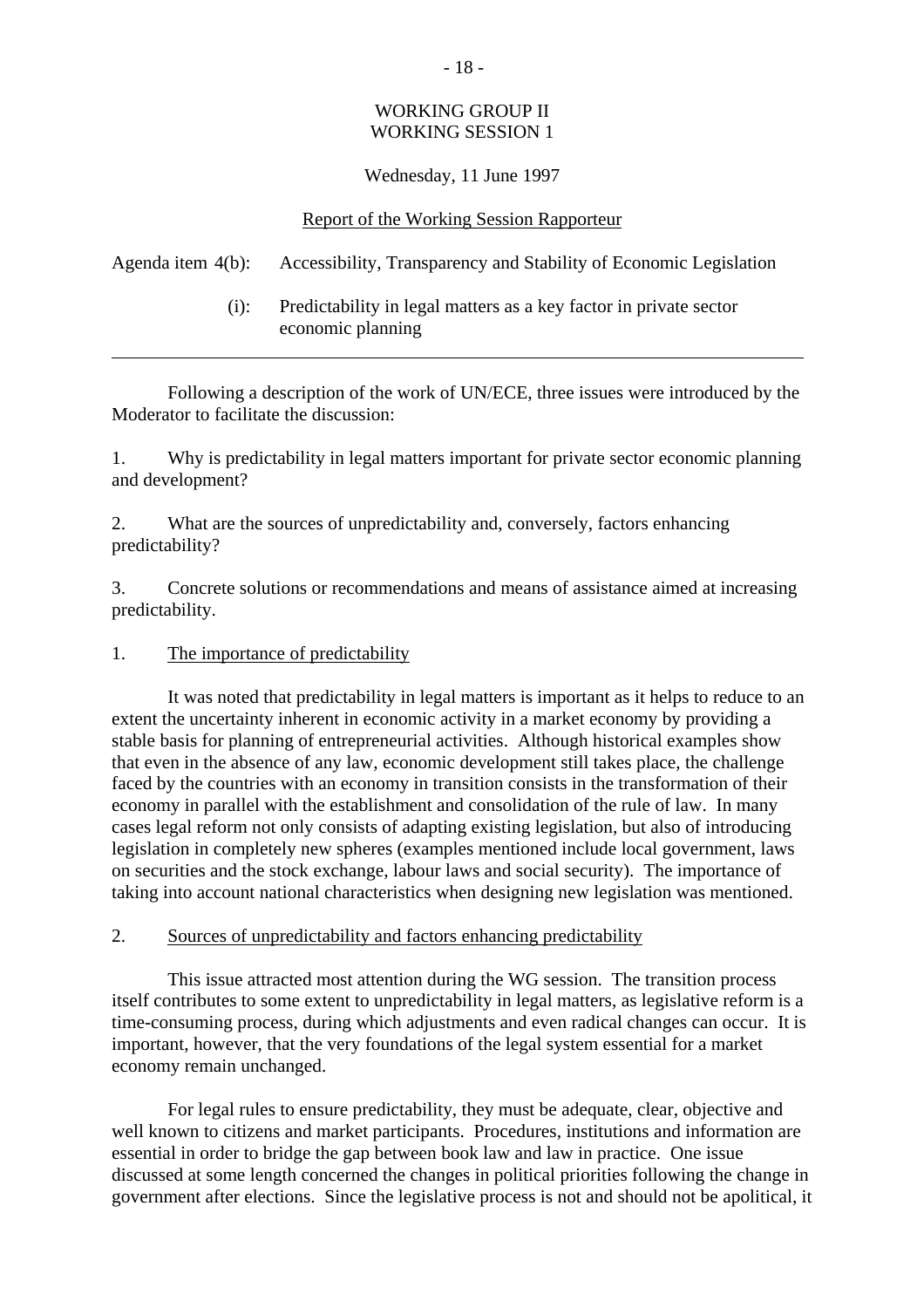is important that any changes in law do not discriminate against individual persons or companies, but rather apply uniformly to an objectively defined group of persons or companies.

 Several delegations emphasized the positive role played by membership in international institutions and organizations and by participation in international conventions and treaties in the establishment of the necessary legal and institutional framework in transition economies. Particular mention was made of the law approximation foreseen in the agreements of the European Union, in particular with the associated countries in Central and Eastern Europe, and of the process leading to accession to the OECD and the WTO. International obligations create the pressure required for essential legislation to be enacted. At the same time, the trend towards globalization limits the freedom of action by individual countries, and in most cases the internationally established regulatory framework has to be accepted.

 The experience of Hungary, a country particularly successful in attracting foreign direct investment, was presented as an example in the context of predictability. Two fundamental sets of guarantees were thought to have decisively contributed to this result:

- guarantee of the repatriation of profits and capital in the currency of origin of the foreign investment;
- guarantee of full and immediate indemnification for any loss incurred because of nationalization or expropriation.

 Additional factors which have had a positive influence are the absence of the need for licences, full liberalization of investment flows, national treatment for foreign companies registered in the country, avoidance of double taxation and, more recently, currency convertibility.

#### 3. Recommendations for action and international assistance

 Reference was made to the relevant work of the UN/ECE, and in particular the work of WP 5, work on BOT (build-operate-transfer), and the recently created advisory group on real property issues. It was suggested that the findings of this group be made available to the OSCE participating States for comments in the course of 1997, so that a summary document could be circulated next year. Close co-operation between the UN/ECE and the OSCE was suggested by the Hungarian delegate as a priority matter. Generally, close co-operation and co-ordination among international organizations was thought to be highly beneficial.

 The importance of accession to and ratification of international conventions relevant to international economic co-operation, such as the New York Convention, was emphasized and an appeal launched to all participating States to take the necessary steps. The activity of the International Centre for the Settlement of Investment Disputes, which is affiliated with the World Bank, was mentioned, as was the provision of legal training by the International Development Law Institute (Rome) and its co-operation with the Central European Initiative.

 Elements of self-enforcement should be considered; business people and companies have both interest in and the means to undertake steps which could to a certain extent make up, temporarily or more permanently, for weaknesses in the official enforcement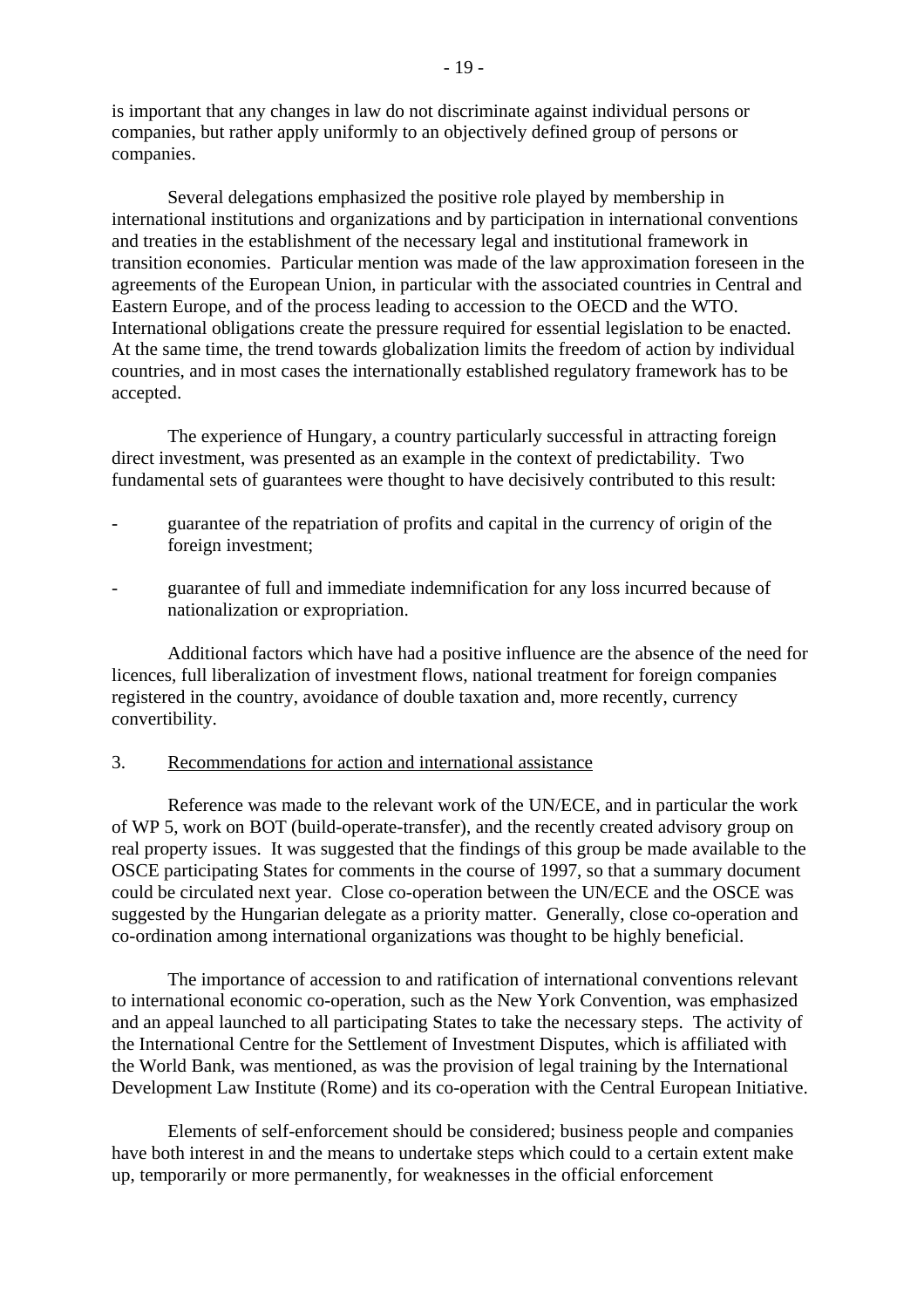Given the importance of law enforcement and implementation in addition to the enactment of legislation, it was stressed that political will in favour of economic reforms had to be complemented by the financial means for setting up government agencies and institutions and carrying out administrative reforms. In that context reference was made to the assistance provided by the European Union and particularly the PHARE and TACIS programmes which, after the initial phase of reform when know-how had to be imported from developed market economies, have helped to create the appropriate skills domestically and to generate the required resources.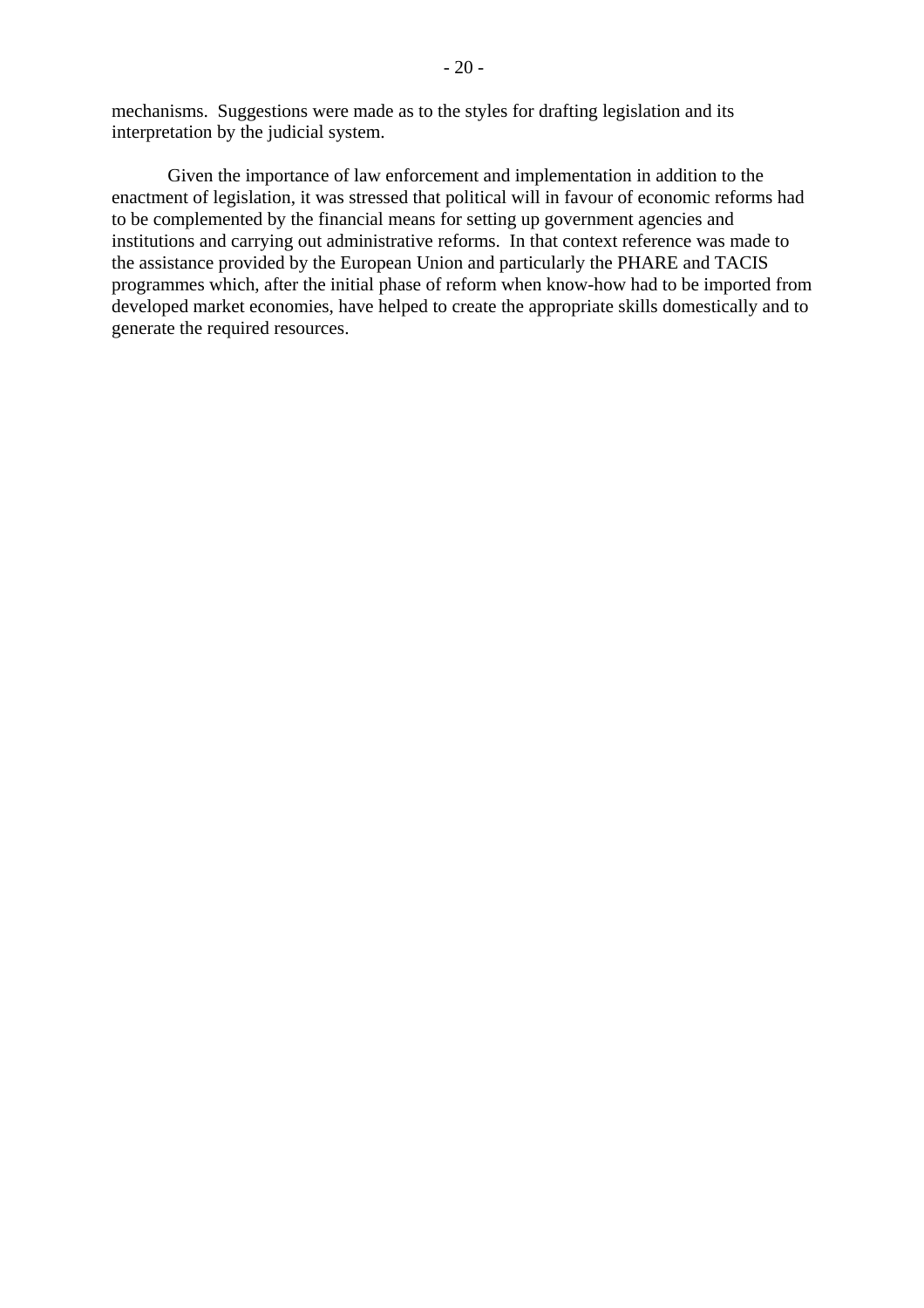## WORKING GROUP II WORKING SESSION 2

## Thursday, 12 June 1997

### Report of the Working Session Rapporteur

|          | Agenda item 4(b): Accessibility, Transparency and Stability of Economic Legislation |
|----------|-------------------------------------------------------------------------------------|
| $(11)$ : | Ways of improving transparency in legal matters                                     |

 The topic was introduced by the Moderator, who stressed the importance of transparency in legal matters as the means to provide foreign investors with an adequate level of confidence and guarantees, especially in transition economies. He identified three possible forms of legal transparency or three levels at which transparency should be achieved: the adoption of legislation, the judicial system of law enforcement and contract law, and the implementation of rules by the administration.

 The first keynote speaker focused on the WTO's role in enhancing transparency in the field of trade legislation. This was achieved mainly in three ways:

1. The notification requisite imposed by the WTO on all Member States, thus obliging them to notify the adoption of relevant legislation, both domestic and international, before it can actually become into force. The legislation is then assessed by the WTO in order to check that it actually complies with the organization rules. The notification requisites may vary depending on the case, not only in terms of procedure, deadline and format, but also as to the scope of the notification. There are currently 215 different requisites for notification to the WTO. A Central Register of Notification, which is periodically updated and which is accessible to all Member States, exists to make the transparency principle operative.

2. The WTO mechanism for reviewing Member States' trade policies, which replaced the old GATT observation system and which ensures that Member States comply with the conventions signed and helps to improve the transparency in States' trade practice. The 131 WTO Member States are thus subject to periodic reviews of their trade policy and its impact on world trade. The periodicity of such reviews depends on the State's specific weight in international trade.

3. The WTO understanding on rules and procedures governing the settlement of disputes, whereby any Member State may bring a dispute before the WTO General Council. There have been 83 such cases to date, most of which have been resolved through bilateral consultations.

 The second keynote speaker addressed the issue of how States can create a legal framework to attract private investments in order to develop or improve the infrastructures in transition economies. A new tool for this purpose is the so-called Public Private Partnership (PPP), whereby public services are provided through private financing. This technique can operate in different ways, the most common of which is BOT (build-operate-transfer). The success of BOTs and similar schemes in some countries has raised high expectations that they could be used to meet the needs of transition economies with regard to infrastructure development and modernization. However, experience has shown that such expectations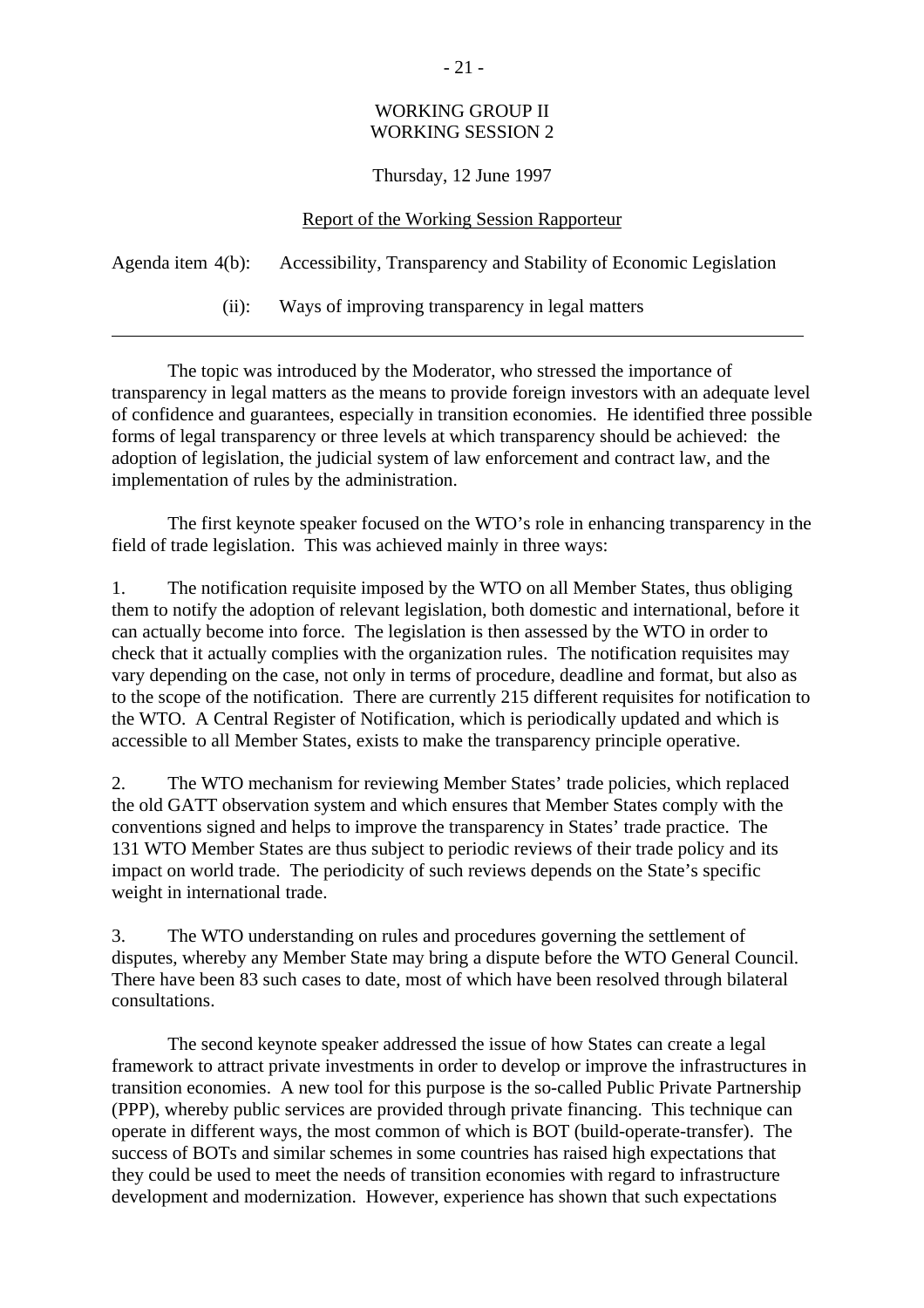have only been met in a limited number of cases. The speaker identified three myths that must be overcome in order to ensure the viability of BOTs in transition economies. These myths are: (i) that governments can thus receive economic assets at no extra cost or risk; (ii) that public services, once privatized, lose their social connotation; and (iii) that a legal and regulatory framework is unnecessary. It followed that there is a need for governments to:

- reduce risks and promote rewards in infrastructure projects;
- provide sufficient political support, including financial commitment, and ensure the social acceptability of such projects; and
- provide an adequate legal and regulatory framework that allows for an acceptable level of transparency in the procurement process.

 The speaker then concluded that, provided these three preconditions were met, PPPs could be an important tool in the process of modernization of infrastructures in transition economies.

 An exchange of views then followed as to what governments and the private sector could do to improve transparency. One delegation stressed the point that, in order to provide foreign investors with a sufficient level of confidence, a clear, consistent and stable legal basis was necessary, together with an adequate, non-biased law-enforcement system. Some delegations explained their national experience in trying to improve transparency in order to attract investors. One delegate expressed his country's difficulties in the process of economic reform owing to the fact that rapid action was needed to avoid the risk of involution, and therefore economic reforms often preceded legal ones. The lack of legal experts with sufficient experience was also mentioned. He then explained his country's medium-term programme for economic development, the publication of which was intended to enhance the level of transparency with regard to the government's intentions in terms of economic policy. The interrelation between domestic legal processes and the general trend for international integration was also mentioned.

 One delegate said that administrative decisions should always be accompanied by the reasons behind their adoption, in order to make them more understandable to the parties involved. Another delegation mentioned the need for governments to respect both domestic and international legislation, to apply it in a transparent and predictable way, based on a credible judiciary system, and to respect the principle of non-discrimination. It was stressed that legislation should be transparent not only so as to provide a close link between security and economic activities, including investment, but also because transparency is a condition for democracy to function. Another delegation expressed the view that a country's participation in the WTO was the best way to achieve the highest level of transparency. Some delegations explained the changes that had been adopted in domestic legislation in order to ensure a sufficient degree of transparency in the privatization process. The point was then made that sometimes the existence of clear, adequate legislation on its own did not provide a sufficient level of transparency because there was an information gap with the interested parties. Permanent, efficient dialogue with the business community was therefore necessary. Another delegate mentioned the Institute for the Unification of International Private Law, also known as Unidroit, as a further useful tool available for States to update their legislation and adjust their behaviour in the commercial field.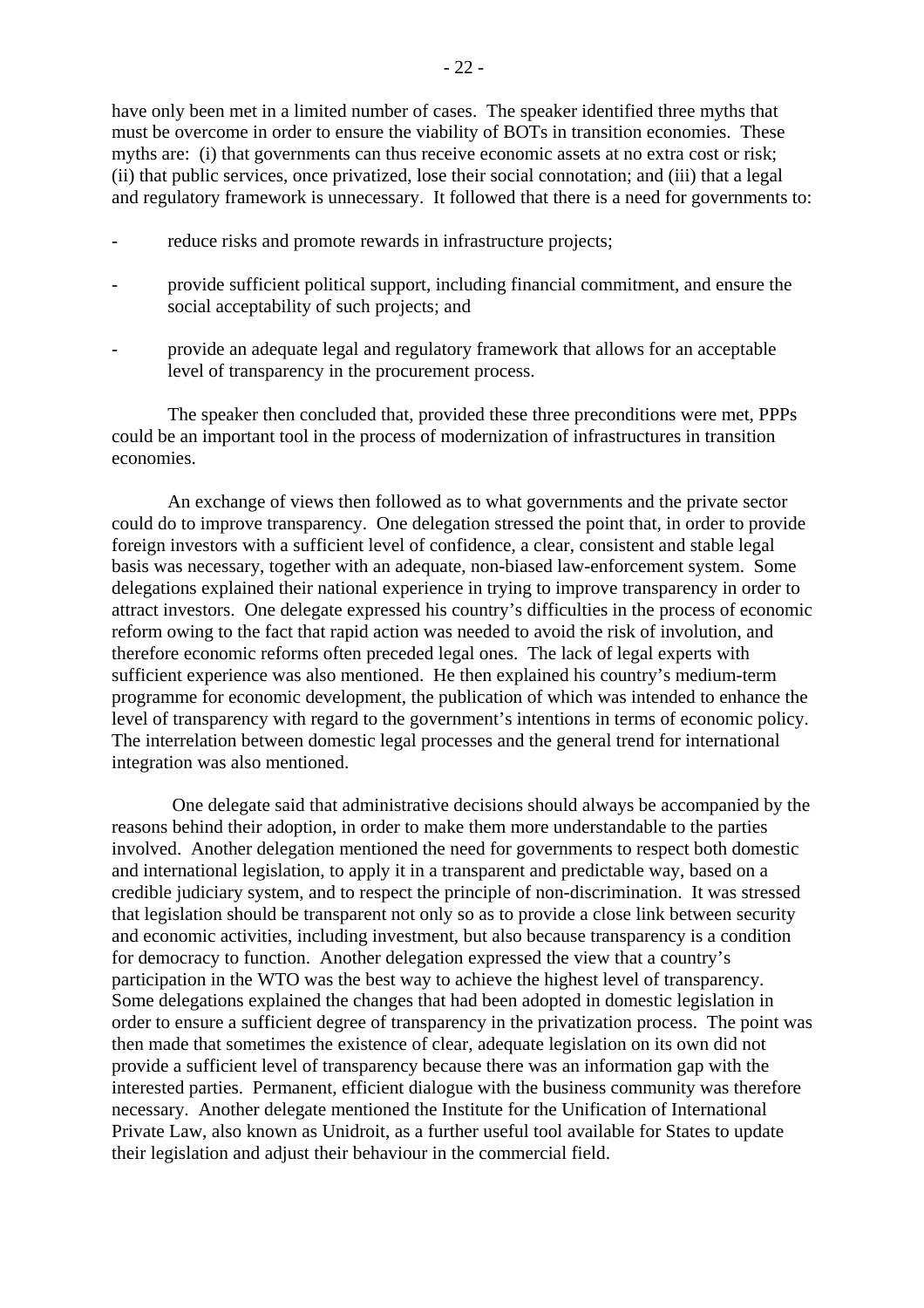In conclusion, there was general agreement as to the importance of transparency in the legal field, to which both States and the private sector could contribute and which should be reflected at all levels and in all the phases of the political process. As an essential attribute of the rule of law, transparency had positive effects not only in the economic field, thus attracting investments, but also in the democratic performance of States.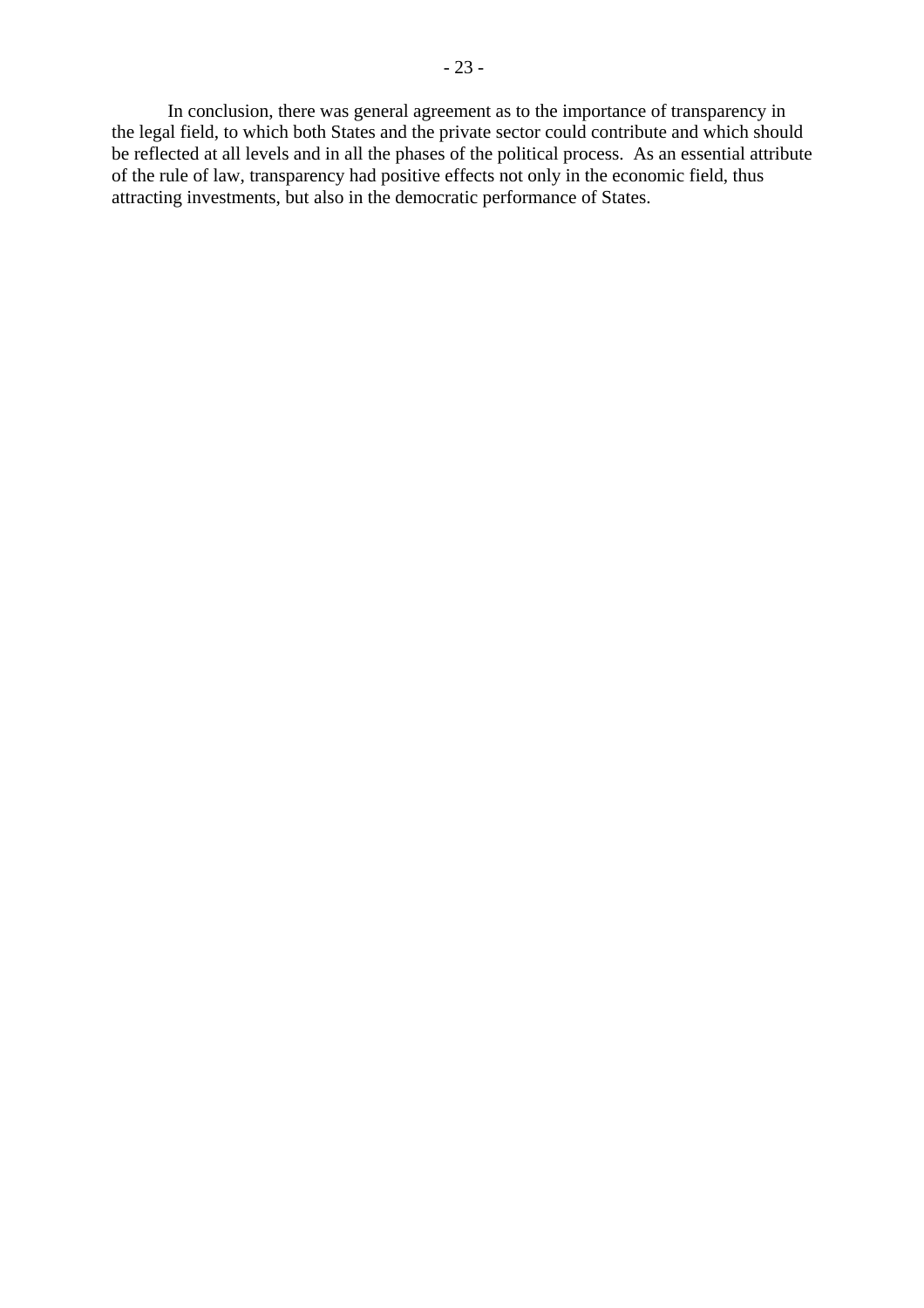## WORKING GROUP II WORKING SESSION 3

## Thursday, 12 June 1997

### Report of the Working Session Rapporteur

|        | Agenda item 4(b): Accessibility, Transparency and Stability of Economic Legislation |
|--------|-------------------------------------------------------------------------------------|
| (iii): | Creating a stable framework for economic activity                                   |

 The discussion in this Working session was very lively and wide-ranging and provided for a look at its theme from many different, though complementary angles. Thus, in reflecting it in the present report, it is not possible to reduce it to a few conclusions to be separated from an account of the debate. Therefore, each of the following numbered items contains its own conclusion.

1. In his introductory remarks, the Moderator pointed out that the themes of the present Economic Forum, and especially of Working Group II, were particularly closely interwoven. Thus, the discussion on how to achieve a stable framework for economic activities would very probably also touch upon the issues of transparency, etc. This was entirely borne out by the subsequent presentations and debate.

 The Moderator also referred to the desirability, in this OSCE Forum, of achieving a link between the concept of a stable framework in the economic field and the general concept of security.

2. The first lead speaker undertook a brief and general stocktaking of transition countries' results in creating domestic conditions of stability and predictability. A few years ago, the main concerns of potential investor companies directed towards countries in transition related to missing or unsatisfactory legislation; nowadays, legislation was regarded as having made great strides. Instead, it was the application of the laws by the respective local administrations that gave the main causes for complaint.

 The first lead speaker made the following recommendations as regards the improvement of conditions leading to a stable framework for economic activity in the participant states of the OSCE, specifically concerning conditions favourable to foreign investment:

- setting up information and advisory councils for respective target countries to enable actual and potential investors to exchange experience;
- installing ombudspersons for investors to turn to in these countries;
- in recognition of the link between conditions of stability and predictability on the one hand, and the necessity for increased harmonization of standards on the other, efforts to achieve harmonization in all fields of commerce and business should be encouraged - for example, through the accession of WTO countries to harmonization agreements under that organization's auspices.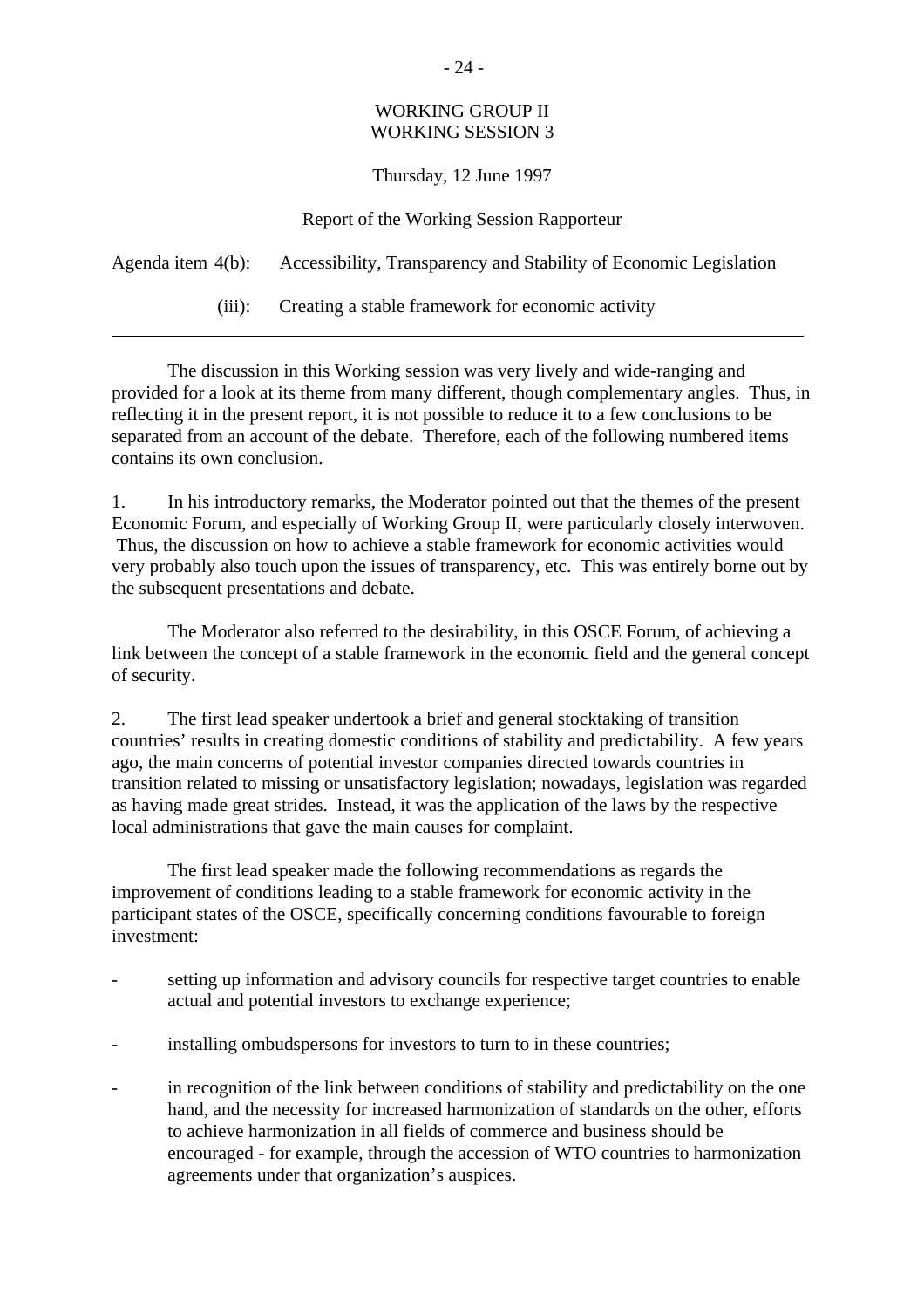3. The second lead speaker viewed the issue of stability and predictability from the perspective of the range of macroeconomic measures that a given country's government should take. These included prudent monetary and fiscal policies, a fair tax system, and an appropriate division of tasks between the Government and the private sector. In that context, the speaker also pointed out that deregulation, which occupied such a prominent place in today's international economic agenda, must go hand in hand with an improvement in the quality of the necessary regulation.

4. The third lead speaker's presentation was dedicated to good corporate control and governance as an element of a stable framework for business. The transition countries' record in that field showed lingering problems as well as important achievements.

 Expectations as to the effects of company privatization on the improvement of the running of those corporations were high. However, in many instances, privatization had led to the companies' managers operating entirely in their own perceived short-term interest and without control by the new owners.

 The lead speaker made a series of recommendations for legislation, briefly summarized below, aimed at ensuring better accountability by company managers and therefore making these enterprises attract new capital and restructure and so become viable in market conditions.

This legislation should, *inter alia*:

- provide for the tradeability of shares between the enterprise insiders, managers and employees, and the wider public;
- give shareholders the right to challenge managers, make them provide necessary information and thus ensure transparency;
- ensure the establishment of independent share registers.

5. In the ensuing discussion, one participant took up a reflection that had already figured in one of the lead presentations by pointing out the dichotomy between desirable stability of conditions for trade and investment, and inevitable change. Stability must not become rigidity but change should be channelled into predictable patterns. As subsequent participants agreed, however, this predictability was not entirely achievable under real-life conditions.

6. Several participants mentioned that, while reform legislation was now in place throughout the post-communist area, the application and knowledge of the relevant laws seemed to present problems, and that there was accordingly a need for sound, up-to-date legal education and re-training.

7. One particularly broad-ranging and thought-provoking contribution was made by a participant who invited the Working Group to consider that, with all due regard to the paramount legal element among the conditions for a stable economic framework, it should not be forgotten that mere geographical, historic, and political factors could frustrate a well-meaning reform-minded government's efforts, even if it had made important exertions in the legal field. Those factors could combine to create a negative image of a country in the international media and consequently among international investors. The "turning around" of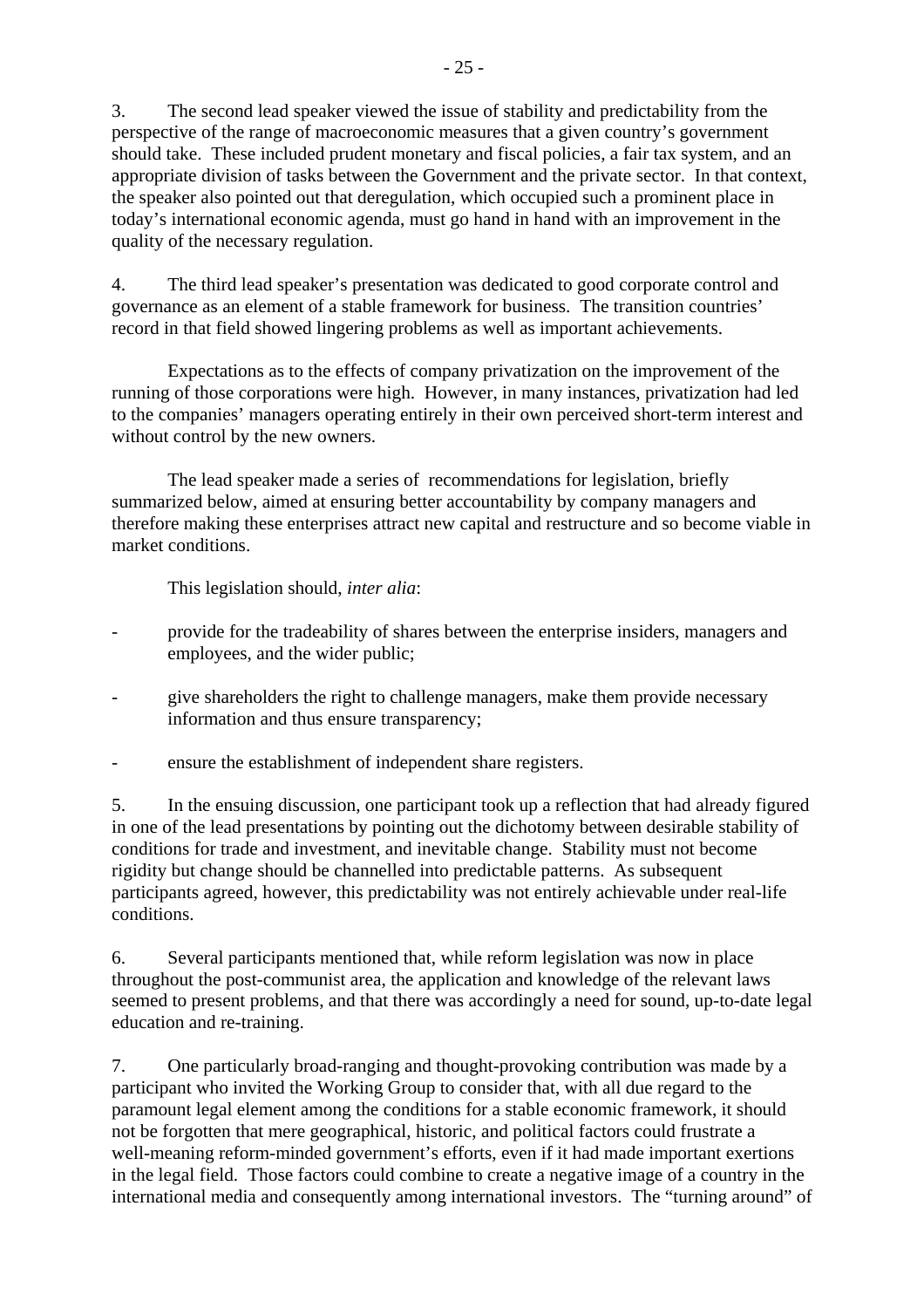such an image, in which the "only good news was bad news" attitude of the media played a role, could prove exceedingly difficult for any government. Participants recognized that the factors involved in this phenomenon - namely, recognition of a government's reform efforts by the foreign business community and/or the media, and the "turning around" of its image as a target for investors - had to be seen as part of the unpredictable elements in any economic policy calculation.

8. The possible positive effects of establishing a European Business Congress for the OSCE region on the enhancing of mutual confidence were pointed out. It was added by one participant that, in order to satisfy those expectations, such a Business Congress should have a balanced membership in terms of representation by large, medium and small businesses, and various economic sectors.

9. Several delegations from countries in transition speaking in their national capacity highlighted an important aspect of the improvement of stability conditions, namely policies in the field of neighbourly and sub-regional relations. Participants were made aware that since the beginning of the reform process an impressive system of interlocking bilateral, regional and sub-regional co-operation networks, involving entities from the State level to regions and municipalities had been created. The confidence- and therefore also stability-building effects, on business in particular, were evident.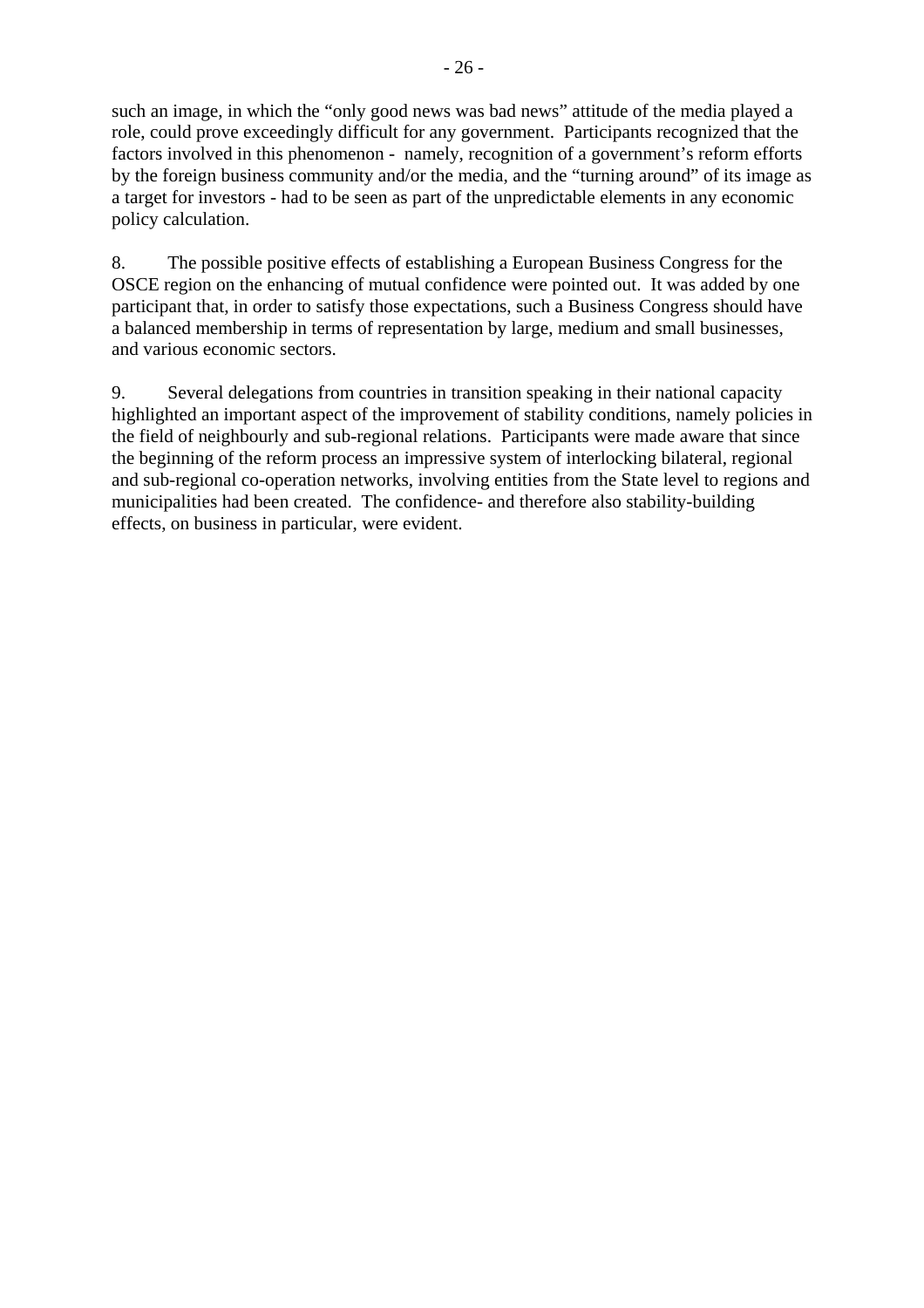

## **Log of Contributions to the Fifth Meeting of the Economic Forum Prague, 11-13 June 1997**

# **Theme: Market Economy and the Rule of Law**

| Ref. No.            | Date     | <b>Author</b>                                | <b>Title/Subject</b>                                                                            | Lang.          |
|---------------------|----------|----------------------------------------------|-------------------------------------------------------------------------------------------------|----------------|
| I. Plenary sessions |          |                                              |                                                                                                 |                |
| SC/11/97            | 11.06.97 | Danish<br>Chairmanship                       | Opening remarks                                                                                 | E              |
| SC/13/97            | 11.06.97 | Denmark                                      | Keynote speech: The Rule of Law - the<br>Experience of the Private Sector                       | E              |
| SC/17/97            | 11.06.97 | Czech Republic                               | The Market Economy and the Rule of<br>Law: The Czech Experience in<br><b>Transition</b> to Them | E              |
| SC/20/97            | 11.06.97 | Netherlands-EU<br>(European<br>Commission)   | Statement at the opening plenary                                                                | E              |
| SC/25/97            | 11.06.97 | <b>UN/ECE</b>                                | Statement at the opening plenary                                                                | ${\bf E}$      |
| SC/29/97            | 11.06.97 | <b>United Kingdom</b>                        | Market Economy and the Rule of Law<br>from the UK perspective (keynote<br>speech)               | ${\bf E}$      |
| SC/30/97            | 11.06.97 | Armenia                                      | Statement at the opening plenary                                                                | E              |
| SC/33/97            | 11.06.97 | <b>SECI</b>                                  | Written contribution to the opening<br>plenary                                                  | E              |
| SC/34/97            | 11.06.97 | <b>USA</b>                                   | Statement at the opening plenary                                                                | ${\bf E}$      |
| SC/36/97            | 11.06.97 | Kazakstan                                    | Statement at the opening plenary                                                                | $\mathbf R$    |
| SC/37/97            | 11.06.97 | Romania                                      | Statement at the opening plenary                                                                | $\overline{F}$ |
| SC/38/97            | 11.06.97 | <b>USA</b>                                   | "Food for thought" paper on corrupt<br>business practices                                       | E              |
| SC/39/97            | 11.06.97 | <b>OSCE</b><br>Parliamentary<br>Assembly     | Projet d'Intervention de M. Michel<br>Voisin                                                    | $\mathbf{F}$   |
| SC/40/97            | 11.06.97 | <b>Russian Federation</b>                    | Statement at the opening plenary                                                                | E/R            |
| SC/41/97            | 11.06.97 | Albania                                      | Statement at the opening plenary                                                                | E              |
| SC/55/97            | 12.06.97 | Czech Republic                               | <b>Statement by Deputy Minister Karel</b><br>Kovanda at the opening plenary                     | E              |
| SC/57/97            | 12.06.97 | Danish<br>Chairmanship                       | Note on a meeting of private sector<br>participants                                             | ${\bf E}$      |
| SC/58/97            | 13.06.97 | Danish<br>Chairmanship                       | Proposed seminars for 1997/98                                                                   | ${\bf E}$      |
| SC/59/97            | 13.06.97 | <b>Russian Federation</b>                    | Draft Charter of the European Business<br>Congress                                              | E              |
| SC/60/97            | 13.06/97 | <b>USA</b>                                   | Statement of an Ad Hoc Committee of<br><b>Private Sector Delegates</b>                          | ${\bf E}$      |
| SC/62/97            | 13.06.97 | Ukraine                                      | Keynote speech at the opening plenary                                                           | ${\bf E}$      |
|                     |          |                                              | II. Working Group I - Coverage and Implementation of Economic Legislation                       |                |
| SC/1/97             | 30.05.97 | World Bank                                   | The Settlement of Disputes                                                                      | Ε              |
| SC/12/97            | 11.06.97 | <b>Black Sea</b><br>Economic<br>Co-operation | "Food for thought" by Amb. Nurver<br><b>Nures</b>                                               | ${\bf E}$      |
| SC/14/97            | 11.06.97 | Slovak Republic                              | Fiscal Laws in the Slovak Republic                                                              | E              |

| Ref. No. | Date | Author | <b>Title/Subject</b> | Lang. |
|----------|------|--------|----------------------|-------|
|          |      |        |                      |       |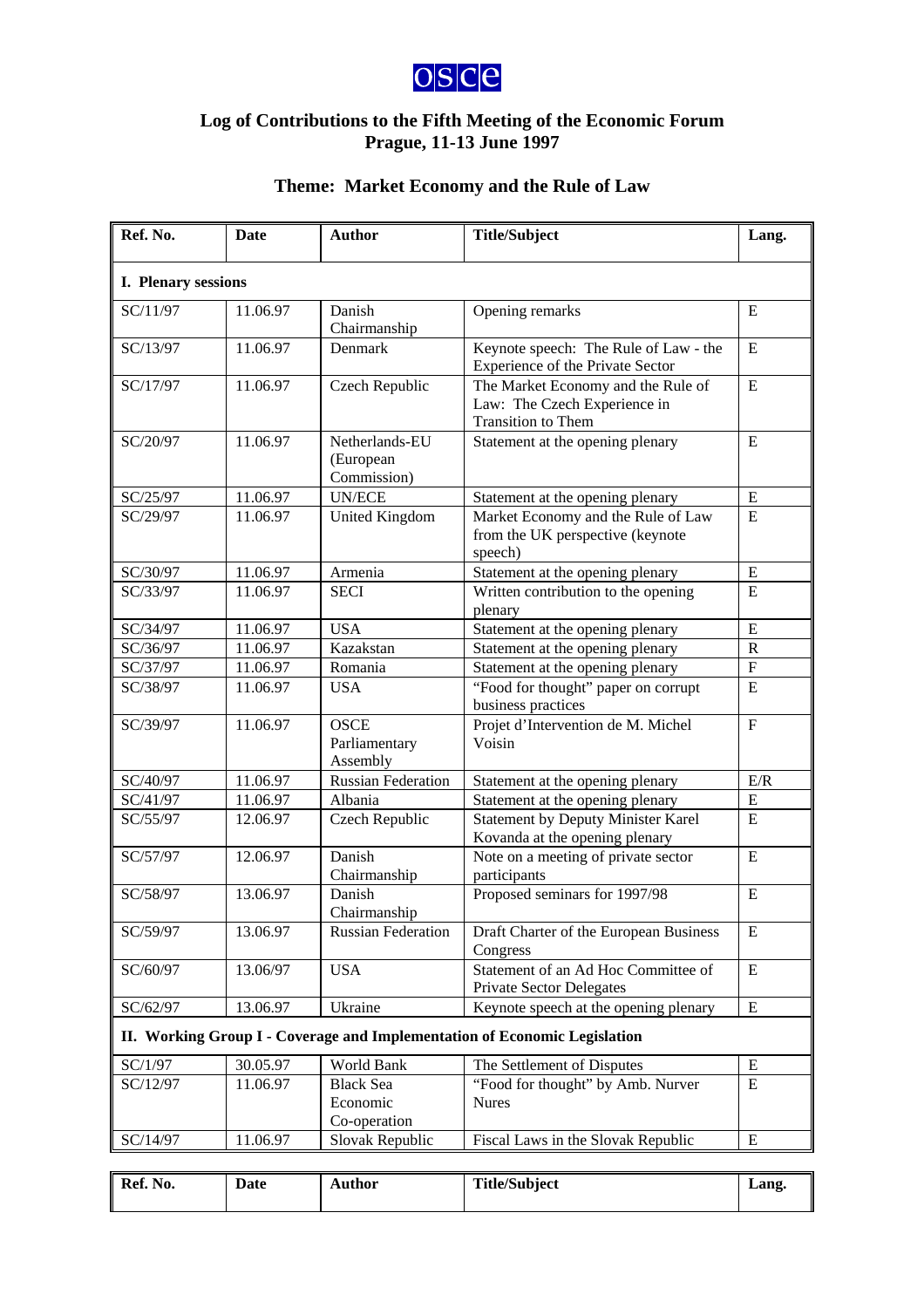| SC/15/97 | 11.06.97 | Slovak Republic   | Degree of approximation in respect of<br>EU legislation in financial services             | E              |
|----------|----------|-------------------|-------------------------------------------------------------------------------------------|----------------|
| SC/16/97 | 11.06.97 | Slovak Republic   | <b>Economic Conditions Concerning</b>                                                     | E              |
|          |          |                   | Investments, Customs, Taxes in the                                                        |                |
|          |          |                   | Slovak Republic                                                                           |                |
| SC/19/97 | 11.06.97 | Slovak Republic   | Gegenseitige verstärkende                                                                 | G              |
|          |          |                   | wirtschaftliche Zusammenarbeit                                                            |                |
|          |          |                   | zwischen den Nachbarländern                                                               |                |
| SC/24/97 | 11.06.97 | Poland            | Polish Foreign Trade Policy in face of                                                    |                |
|          |          |                   | Challenges caused by Trade                                                                |                |
|          |          |                   | Liberalization under WTO                                                                  |                |
| SC/26/97 | 11.06.97 | Poland            | Changes in the Polish Legislation related                                                 | E              |
|          |          |                   | to the Polish Accession to the OECD                                                       |                |
| SC/27/97 | 11.06.97 | Poland            | Regionalization and Globalization:                                                        | E              |
|          |          |                   | Challenges for the Polish Foreign Trade                                                   |                |
|          |          |                   | Policy                                                                                    |                |
| SC/28/97 | 11.06.97 | Poland            | Information on the Economic                                                               | E              |
|          |          |                   | Performance of Poland in 1996                                                             |                |
| SC/31/97 | 11.06.97 | Council of Europe | Contribution to WG I, WS 2                                                                | ${\bf E}$      |
| SC/32/97 | 11.06.97 | Council of Europe | Progress Report on the work of the                                                        | E              |
|          |          |                   | Multidisciplinary Group on Corruption                                                     |                |
| SC/35/97 | 11.06.97 | Central European  | Statement by Amb. Hadziahmetovic                                                          | E              |
|          |          | Initiative        |                                                                                           |                |
| SC/44/97 | 11.06.97 | Czech Republic    | Competition Law and Policy in the                                                         | E              |
|          |          |                   | Czech Republic                                                                            |                |
| SC/45/97 | 11.06.97 | Switzerland       | Statement at WG I, WS 1                                                                   | $\mathbf G$    |
| SC/46/97 | 12.06.97 | Council of Europe | Statement at WG I, WS 2                                                                   | $\overline{F}$ |
| SC/47/97 | 11.06.97 | <b>Holy See</b>   | Statement at WG I, WS 1                                                                   | E              |
| SC/48/97 | 12.06.97 | Greece            | Chairman's summary of a meeting of                                                        | E              |
|          |          |                   | Ministers of Foreign Affairs of South-                                                    |                |
|          |          |                   | Eastern Europe, Thessaloniki, 9-10 June                                                   |                |
|          |          |                   | 1997                                                                                      |                |
| SC/51/97 | 12.06.97 | <b>USA</b>        | Statement at WG I, WS 3                                                                   | E              |
| SC/52/97 | 12.06.97 | Bulgaria          | Statement at WG I, WS 1                                                                   | ${\bf E}$      |
| SC/53/97 | 12.06.97 | Romania           | Statement at WG I, WS 1                                                                   | ${\bf E}$      |
| SC/61/97 | 13.06.97 | Romania           | Statement at WG I, WS 2                                                                   | $\mathbf F$    |
|          |          |                   | III. Working Group II - Accessibility, Transparency and Stability of Economic Legislation |                |
| SC/21/97 | 11.06.97 | Poland            | Direct foreign investments In Poland                                                      | E              |
| SC/22/97 | 11.06.97 | Poland            | The Polish Experiences in creating                                                        | E              |
|          |          |                   | Market Economy                                                                            |                |
| SC/42/97 | 11.06.97 | World Bank        | World Bank Experience with Judicial                                                       | ${\bf E}$      |
|          |          |                   | Reform in Borrowing Countries                                                             |                |
| SC/43/97 | 11.06.97 | World Bank        | The Role of Law in Business                                                               | E              |
|          |          |                   | Development                                                                               |                |
| SC/49/97 | 12.06.97 | <b>UN/ECE</b>     | The importance of the Rule of Law in                                                      | $\mathbf E$    |
|          |          |                   | Fostering Good Corporate Governance                                                       |                |
| SC/54/97 | 12.06.97 | Romania           | Statement at WG II, WS 1                                                                  | E              |
| SC/56/97 | 12.06.97 | Uzbekistan        | Contribution to the 5th EF                                                                | ${\bf E}$      |
|          |          |                   |                                                                                           |                |

| Ref. No.                            | Date     | <b>Author</b> | <b>Title/Subject</b>                   | Lang. |
|-------------------------------------|----------|---------------|----------------------------------------|-------|
| <b>IV.</b> Other relevant documents |          |               |                                        |       |
| SC/2/97                             | 03.06.97 | Denmark       | Contribution by participants from the  | Ε     |
|                                     |          |               | Danish private sector                  |       |
| SC/3/97/                            | 12.06.97 | Danish        | Keynote speakers, moderators,          | Ε     |
| Rev.2                               |          | Chairmanship  | rapporteurs, lead speakers and written |       |
|                                     |          |               | contributions to the Working Groups    |       |